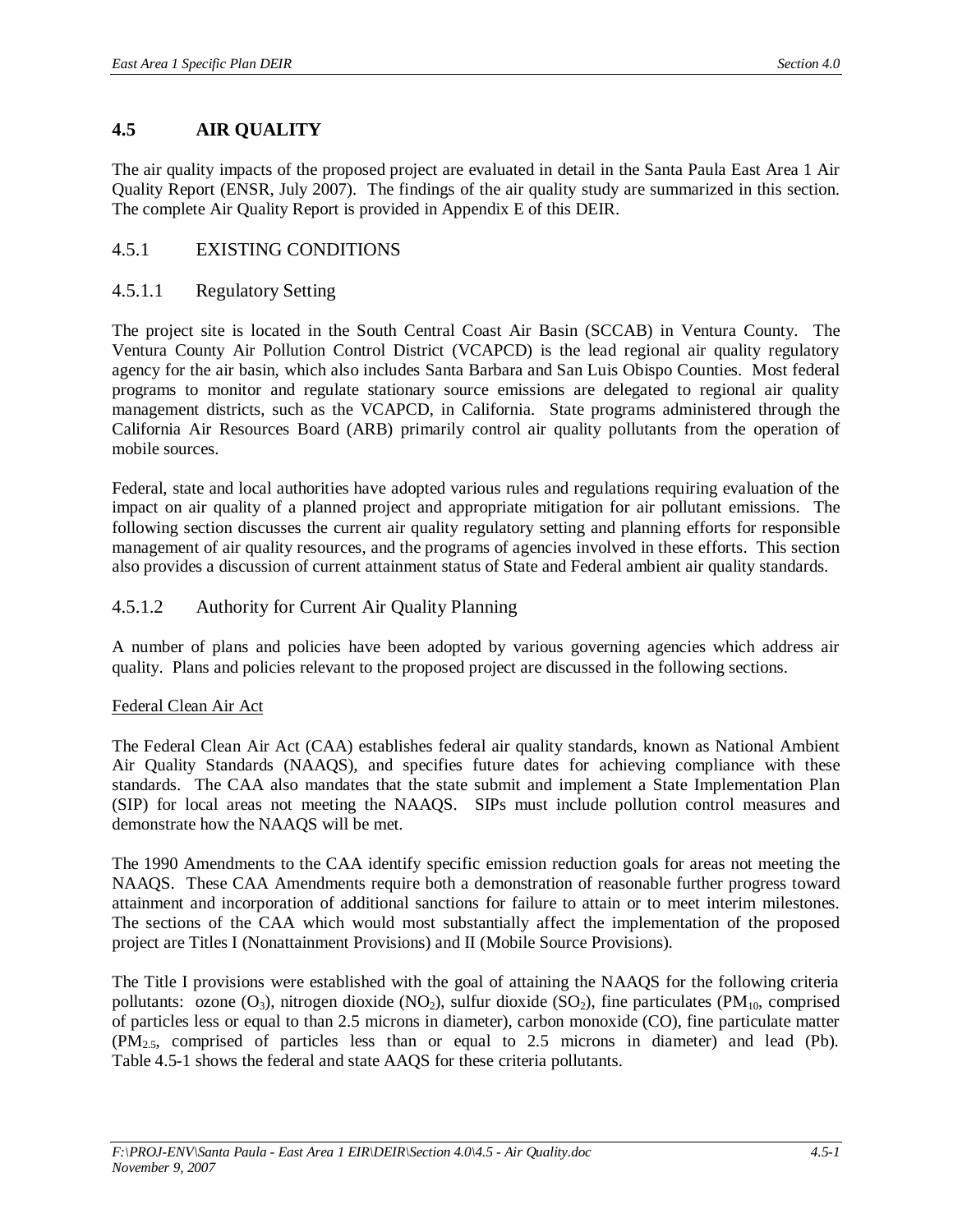| <b>POLLUTANT</b>            | <b>AVERAGING</b> | <b>CALIFORNIA</b><br><b>NATIONAL</b><br>POLLUTANT HEALTH EFFECTS |                                 | <b>MAJOR POLLUTANT</b>                                                                                                                                              |                                                                  |
|-----------------------------|------------------|------------------------------------------------------------------|---------------------------------|---------------------------------------------------------------------------------------------------------------------------------------------------------------------|------------------------------------------------------------------|
|                             | <b>TIME</b>      | STANDARDS <sup>A</sup>                                           | <b>STANDARDS</b> <sup>A</sup>   |                                                                                                                                                                     | <b>SOURCES</b>                                                   |
| Ozone $(O_3)$               | 1 Hour           | $\overline{0.09}$ ppm                                            |                                 | High concentrations can directly affect lungs, causing                                                                                                              | Motor vehicles.                                                  |
|                             |                  | $(180 \mu g/m^3)$                                                |                                 | irritation. Common effects are damage to vegetation and                                                                                                             |                                                                  |
|                             | 8 Hour           | $0.070$ ppm                                                      | 0.08                            | cracking of untreated rubber.                                                                                                                                       |                                                                  |
|                             |                  | $(137 \mu g/m^3)$                                                | $(157 \,\mu g/m^3)$             |                                                                                                                                                                     |                                                                  |
| Carbon Monoxide<br>(CO)     | 1 Hour           | $20$ ppm<br>$(23 \text{ mg/m}^3)$                                | 35 ppm<br>$(40 \text{ mg/m}^3)$ | Interferes with the transfer of fresh oxygen to the blood and<br>deprives sensitive tissues of oxygen.                                                              | Internal combustion engines,<br>primarily gasoline-powered motor |
|                             | 8 Hour           | $9.0$ ppm                                                        | 9 ppm                           |                                                                                                                                                                     | vehicles.                                                        |
|                             |                  | $(10 \text{ mg/m}^3)$                                            | $(10 \text{ mg/m}^3)$           |                                                                                                                                                                     |                                                                  |
| Nitrogen Dioxide            | Annual Average   |                                                                  | $0.053$ ppm                     | Irritating to eyes and respiratory tract. Colors atmosphere                                                                                                         | Motor vehicles, petroleum refining                               |
| (NO <sub>2</sub> )          |                  |                                                                  | $(100 \mu g/m^3)$               | reddish-brown.                                                                                                                                                      | operations, industrial sources, aircraft,                        |
|                             | 1 Hour           | $0.25$ ppm                                                       |                                 |                                                                                                                                                                     | ships, railroads.                                                |
| <b>Sulfur Dioxide</b>       | Annual Average   | $(470 \mu g/m^3)$                                                | $0.030$ ppm                     | Irritates upper respiratory tract; injurious to lung tissue. Can                                                                                                    | Fuel combustion, chemical plants,                                |
| (SO <sub>2</sub> )          |                  |                                                                  | $(80 \mu g/m^3)$                | yellow the leaves of plants, destructive to marble, iron and                                                                                                        | sulfur recovery plants and metal                                 |
|                             | 24 Hour          | $0.04$ ppm                                                       | $0.14$ ppm                      | steel. Limits visibility and reduces sunlight.                                                                                                                      | processing.                                                      |
|                             |                  | $(105 \mu g/m^3)$                                                | $(365 \,\mu g/m^3)$             |                                                                                                                                                                     |                                                                  |
|                             | 1 Hour           | $0.25$ ppm                                                       |                                 |                                                                                                                                                                     |                                                                  |
|                             |                  | $(655 \,\mu g/m^3)$                                              |                                 |                                                                                                                                                                     |                                                                  |
| Visibility Reducing         | 8 Hour           |                                                                  |                                 | Extinction coefficient of 0.23 per kilometer visibility of ten miles or more $(0.07 - 30)$ miles or more for Lake Tahoe) due to particles when relative humidity is |                                                                  |
| Particulates                | 24 Hour          | less than 70 percent.                                            |                                 |                                                                                                                                                                     |                                                                  |
| <b>Sulfates</b>             |                  | $\overline{25} \mu g/m^3$                                        | $\mathcal{L}^{\mathcal{A}}$     | Some people, especially asthmatics, are sensitive to sulfites<br>and can experience severe allergic reactions.                                                      | decay of plants, animals, and some<br>industrial processes       |
| Hydrogen Sulfide            | 1 Hour           | $0.03$ ppm                                                       |                                 | Inhalation of low concentrations may cause headache,                                                                                                                | Refinery operation, natural gases,                               |
|                             |                  | $(42 \,\mu g/m^3)$                                               |                                 | dizziness and upset stomach. At higher concentrations                                                                                                               | volcanic gases and swamp.                                        |
|                             |                  |                                                                  |                                 | hydrogen sulfide may cause loss of consciousness and death.                                                                                                         |                                                                  |
| Vinyl Chloride              | 24 Hour          | $0.01$ ppm                                                       | ٠                               | Central nervous system depressant, similar to alcohol                                                                                                               | Landfill                                                         |
|                             |                  | $(26 \,\mu g/m^3)$                                               |                                 | intoxication. In severe cases may progress to hallucination,                                                                                                        |                                                                  |
|                             |                  |                                                                  |                                 | unconsciousness, and death by respiratory failure.                                                                                                                  |                                                                  |
| Lead                        | 30-Day Average   | $\overline{1.5} \mu$ g/m <sup>3</sup>                            | ÷.                              | Damage nervous connections and cause blood and brain<br>disorders. Long term exposure to lead can cause nephropathy,                                                | Leaded paint, coatings, fuel and<br>batteries.                   |
|                             | Calendar Quarter |                                                                  | $1.5 \,\mu g/m^3$               | and colic-like abdominal pains.                                                                                                                                     |                                                                  |
|                             |                  |                                                                  |                                 |                                                                                                                                                                     |                                                                  |
| Particulate Matter          | 24 Hour          | $50 \mu g/m^3$                                                   | $150 \mu g/m^3$                 | May irritate eyes and respiratory tract. Absorbs sunlight,                                                                                                          | Dust and fume-producing industrial                               |
| $(PM_{10})$                 |                  |                                                                  |                                 | reducing amount of solar energy reaching the earth. Produces                                                                                                        | and agricultural operations,                                     |
|                             | <b>AAM</b>       | $20 \mu g/m^3$                                                   | [Revoked effective]             | haze and limits visibility.                                                                                                                                         | combustion, atmospheric                                          |
|                             |                  |                                                                  | December 17, 2006]              |                                                                                                                                                                     | photochemical reactions, and natural                             |
|                             |                  |                                                                  |                                 |                                                                                                                                                                     | activities such as wind-raised dust and<br>ocean spray.          |
| <b>Fine Particulate</b>     | AAM              | $12 \mu g/m^3$                                                   | $15 \mu g/m^3$                  | May increase respiratory symptoms and diseases and decrease                                                                                                         | Vehicle exhaust, industrial                                      |
| Matter (PM <sub>2.5</sub> ) | 24 Hour          | $\blacksquare$                                                   | $35 \mu g/m^3$                  | lung function.                                                                                                                                                      | combustion.                                                      |
|                             |                  |                                                                  |                                 |                                                                                                                                                                     |                                                                  |

#### **TABLE 4.5-1 AMBIENT AIR QUALITY STANDARDS**

<sup>a</sup> ppm = parts per million,  $\mu g/m^3$  = micrograms per cubic meter, mg/m<sup>3</sup> = milligrams per cubic meter, AAM = annual arithmetic mean.

Source: California Air Resources Board (2007) and the United States Environmental Protection Agency (2007).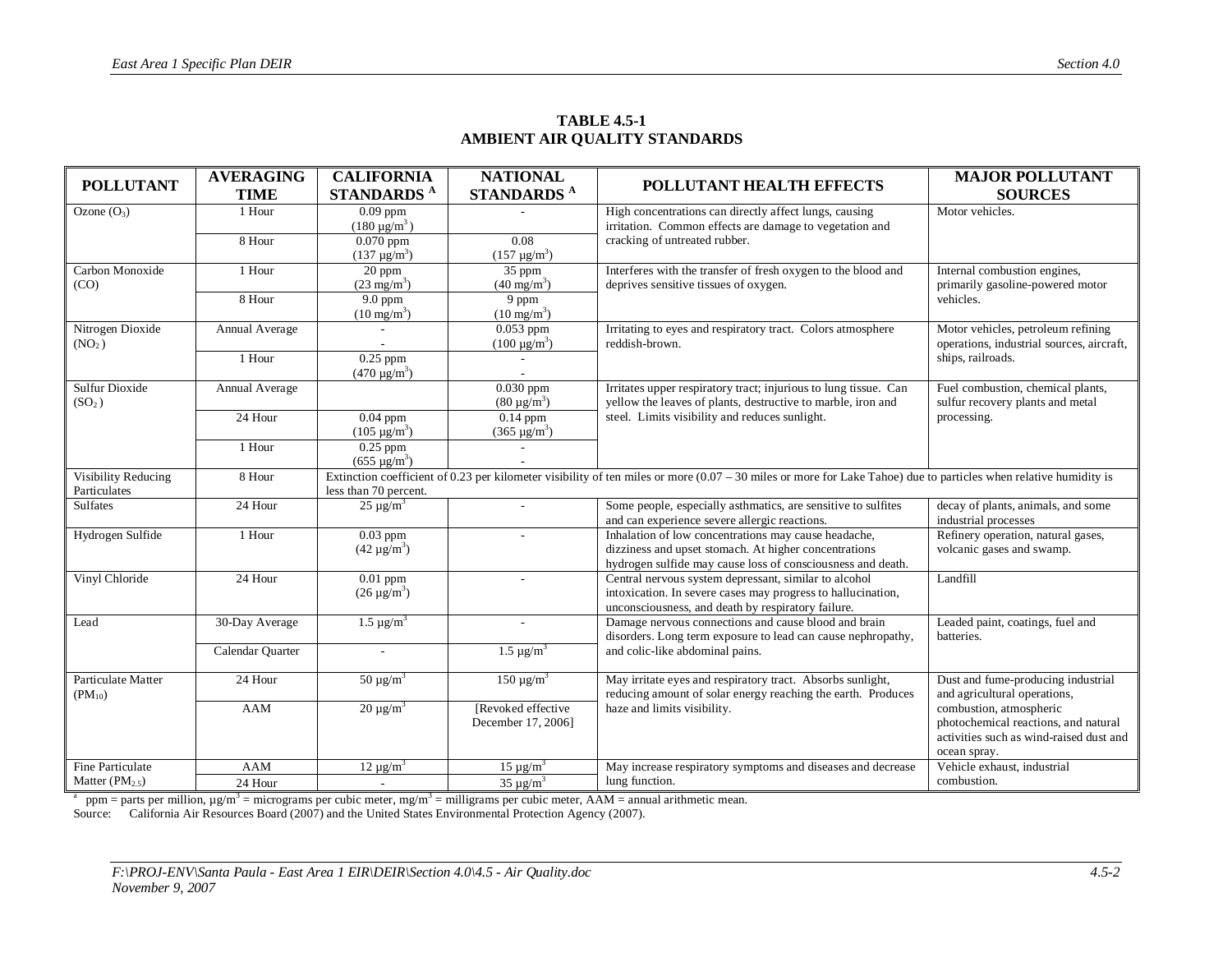Mobile source emissions are regulated under Title II provisions of the 1990 CAA Amendments. These provisions require use of cleaner burning gasoline and other cleaner burning fuels such as methanol and natural gas. Automobile manufacturers are also required to reduce tailpipe emissions of non-methane hydrocarbons and nitrogen oxides  $(NO<sub>x</sub>)$ .

#### California Clean Air Act

The California Clean Air Act (CCAA), signed into law in 1988, requires all areas of the state to achieve and maintain the California AAQS by the earliest practical date.

Standards for most of the criteria and other pollutants have been set by the State. The California AAQS tend to be more restrictive than the NAAQS and are based on even greater health and welfare concerns. California has also set AAQS for sulfates, hydrogen sulfide, vinyl chloride and visibility-reducing particles. Table 4.5-1 shows the California AAQS currently in effect for criteria pollutants.

Air pollution from commercial and industrial facilities is regulated by local air quality management districts. All air pollution control districts have been formally designated as attainment or non-attainment for each state AAQS. Table 4.5-2 lists the criteria pollutants and their relevant attainment status. Serious or worse non-attainment areas are required to prepare air quality management plans to include specified emission reduction strategies in an effort to meet clean air goals. The Basin's criteria pollutant designations are based on the following criteria:

#### *Area Designations*

A pollutant is designated as in attainment of the NAAQS and CAAQS if the standard was not violated at any site in the area more than twice during a 3-year period. A pollutant is designated as in non-attainment of the NAAQS and CAAQS if the standard was violated (exceeded) more than twice during a 3-year period.

All air basins in the state have been formally designated as attainment or non-attainment for each standard. Federal non-attainment designations for  $O<sub>3</sub>$  are categorized into four levels of severity: moderate, serious, severe, and extreme. The SCCAB is classified as a moderate non-attainment for 8-hour  $O_3$  standard and must attain the standard by 2010. The following are descriptions of the California attainment classifications:

- Unclassified: a pollutant is designated unclassified if the data are incomplete and do not support a designation of attainment or nonattainment.
- x Attainment: a pollutant is designated attainment if the state AAQS for that pollutant was not violated at any site in the area during a three year period.
- Nonattainment: a pollutant is designated nonattainment if there was at least one violation of a state AAQS for that pollutant in the area.
- Nonattainment/Transitional: is a subcategory of the nonattainment designation. An area is designated nonattainment/transitional to signify that the area is close to attaining the AAQS for that pollutant.

Table 4.5-2 lists the criteria pollutants and their relative attainment status in the SCCAB. As shown in the table, the Basin is currently in non-attainment for the National  $O<sub>3</sub>$  (ozone) standard and is therefore considered a federal non-attainment area for this pollutant.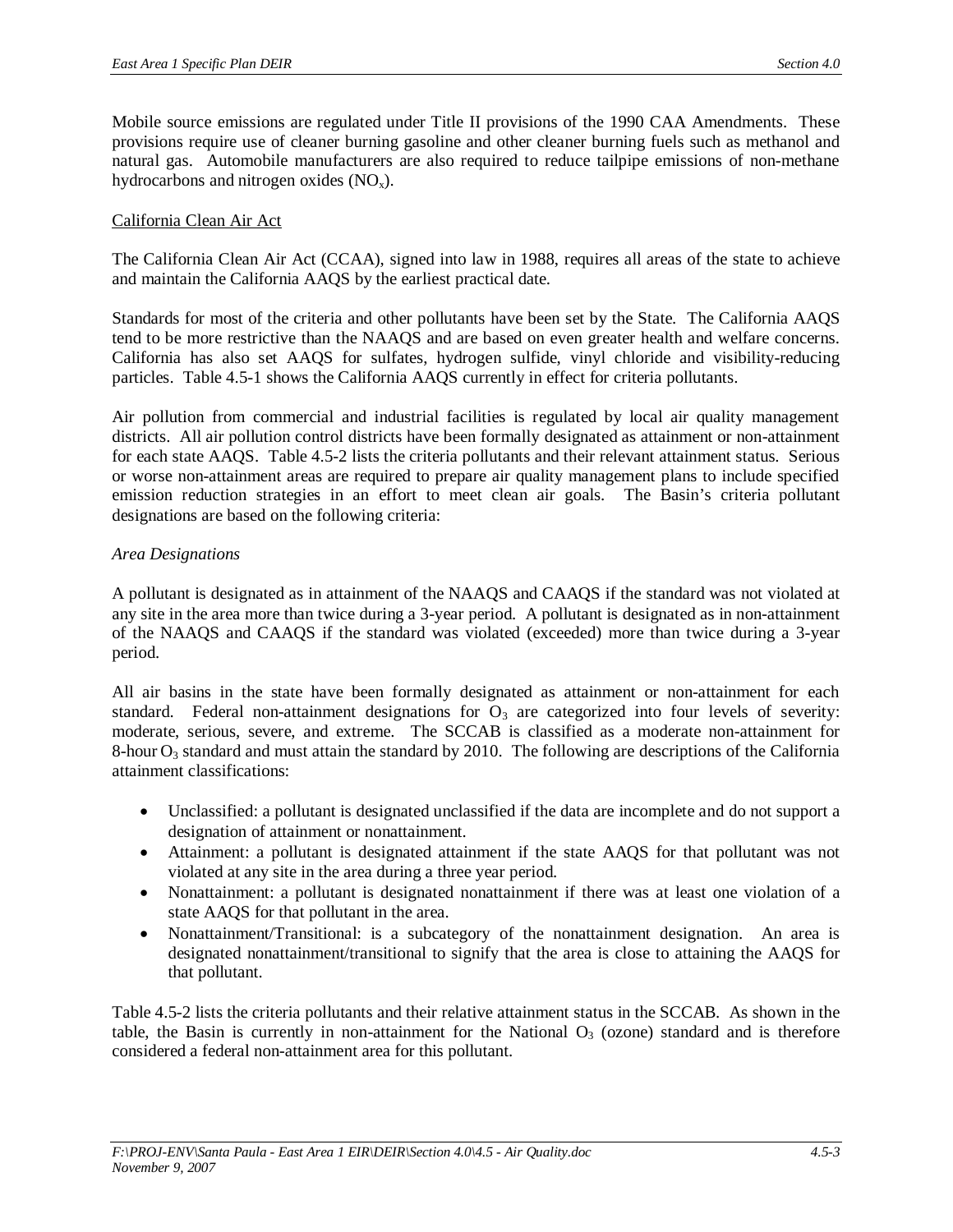| <b>POLLUTANT</b>                                                   | <b>NATIONAL STANDARDS</b>                                                  | <b>CALIFORNIA STANDARDS</b>    |  |
|--------------------------------------------------------------------|----------------------------------------------------------------------------|--------------------------------|--|
| Ozone $(O_3)$ 1-hour                                               | Not Applicable                                                             | Nonattainment                  |  |
| Ozone $(O_3)$ 8-hour                                               | Moderate Nonattainment <sup>1</sup>                                        | Nonattainment <sup>1</sup>     |  |
| Carbon Monoxide (CO)                                               | Attainment                                                                 | Attainment                     |  |
| Sulfur Dioxide $(SO2)$                                             | Attainment                                                                 | Attainment                     |  |
| Nitrogen Dioxide $(NO2)$                                           | Attainment                                                                 | Attainment                     |  |
| $PM_{10}$ 24-hour                                                  | Not Designated                                                             | Nonattainment                  |  |
| $PM_{10}$ Annual Average                                           | Not Designated                                                             | Nonattainment                  |  |
| $PM_2$ , 24-hour                                                   | Not Designated                                                             | Not Applicable                 |  |
| PM <sub>2.5</sub> Annual Average                                   | Not Designated                                                             | Nonattainment                  |  |
| Hydrogen Sulfide                                                   | Not Designated                                                             | Unclassified (1 hour Standard) |  |
| <b>Sulfates</b>                                                    | Not Designated                                                             | Attainment (24 hour Standard)  |  |
| <b>Visibility Reducing Particles</b>                               | Not Designated                                                             | Unclassified                   |  |
| Lead<br>$\alpha$ is $\alpha$ is $\alpha$<br>$\mathbf{r}$<br>$\sim$ | Attainment (Calendar Quarter)<br>$1.111 = 1$ $1.111 = 1$ $(1.111) = 0.007$ | Attainment (30 Day Standard)   |  |

#### **TABLE 4.5-2 SOUTH CENTRAL COAST AIR BASIN ATTAINMENT STATUS**

Source: California Air Resources Board, <http://www.arb.ca.gov/desig/adm/adm.htm>(July 2007).

# 4.5.1.3 Relevant Federal and State Plans and Policies

### Clean Air Act Transportation Conformity Rule

The United States Environmental Protection Agency (EPA) Conformity Rule consists of transportation conformity requirements. The Transportation Conformity Rule is a set of criteria and procedures for determining conformity to the SIP for transportation plans, programs and projects funded or approved under Title 23 U.S.C., or the Federal Transit Act. The Transportation Conformity Rule is only applicable to investments in projects for on-road mobile sources and the associated emissions caused by related transportation activities.

# Conformity with State Implementation Plan

Areas of the state and country that do not currently meet the NAAQS must develop a SIP to provide a roadmap outlining how the standards will be attained. Projects are required to demonstrate conformity with the approved SIP to receive financial assistance for, license or permit, or approve any action. If a project significantly exceeds the thresholds set in the SIP, a separate report on the general conformity analysis and determination would be prepared and issued for public comments in connection with this environmental review process.

# State Requirements

Responsibility for achieving California's ambient air quality standards (CAAQS), which are more stringent than federal standards for certain pollutants and averaging periods, is placed on the California Air Resources Board (ARB) and local air pollution control districts. State standards are to be achieved through district-level air quality management plans that are incorporated into the SIP. In California, the EPA has delegated authority to prepare SIP to ARB, which, in turn, has delegated that authority to individual air districts. The ARB has traditionally established state air quality standards, maintained oversight authority in air quality planning, developed programs for reducing emissions from motor vehicles, developed air emission inventories, collected air quality and meteorological data, and approved SIPs. Responsibilities of air districts include overseeing stationary source emissions, approving permits, maintaining emissions inventories, maintaining air quality stations, overseeing agricultural burning permits, and reviewing air quality related sections of environmental documents required by CEQA.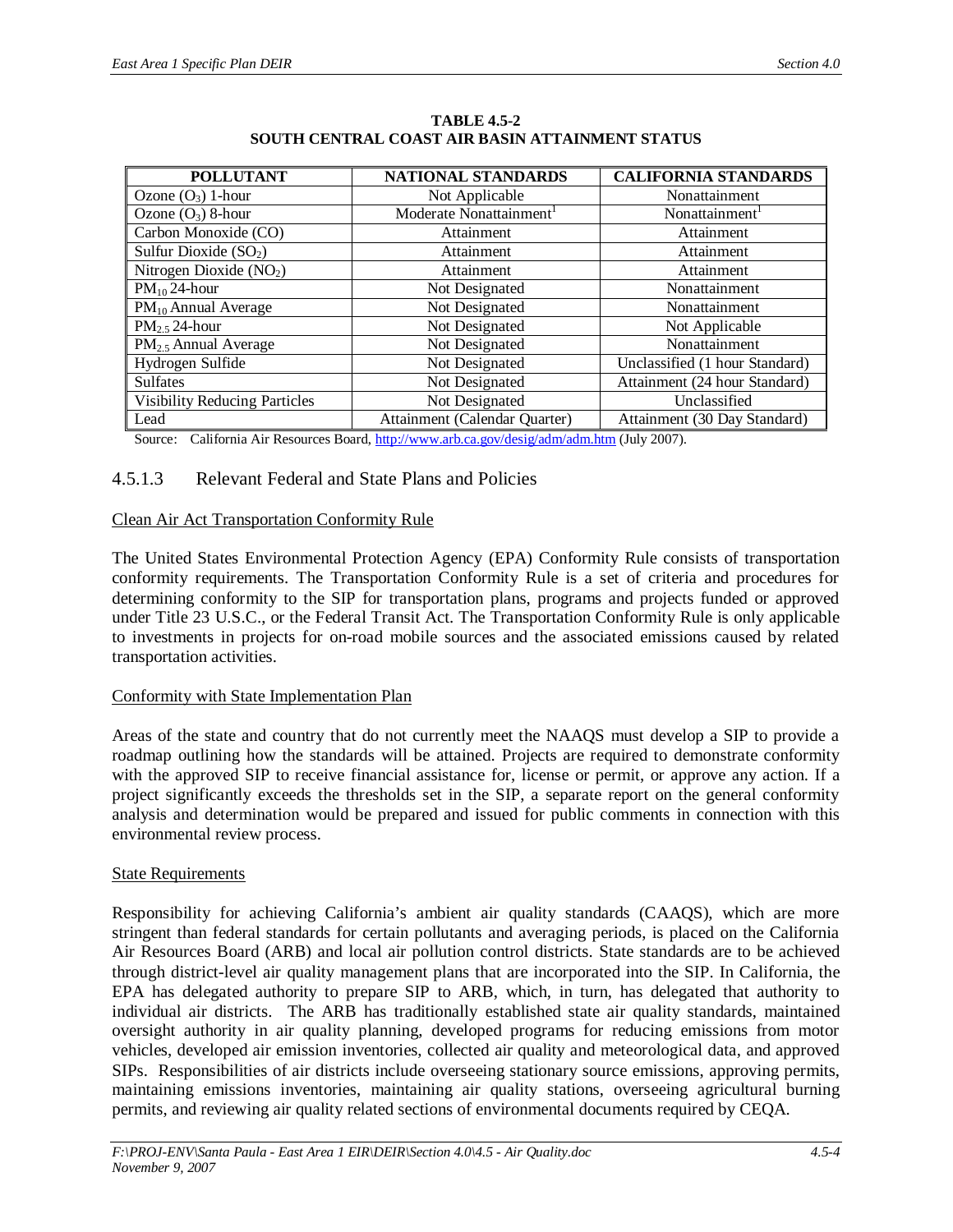### Toxic Air Contaminants

In addition to pollutants that have a designated ambient standard, or criteria pollutants, California has aggressive requirements for reducing non-criteria pollutants, also known as toxic air contaminant (TAC) emissions. TAC emissions do not have air quality standards that specify levels considered safe for everyone. Exposure to TACs can increase the risk of contracting cancer or result in other deleterious health effects which target such systems as cardiovascular, reproductive, hematological, or nervous. Effects may be both chronic (i.e., of long duration) or acute (i.e., severe but of short duration). Local concentrations can pose a significant health risk and are termed "toxic hot spots." The regulatory approach used to control toxic air contaminant levels relies on a quantitative risk assessment process, rather than on ambient air concentrations, to determine allowable emissions from the source.

# 4.5.1.4 Global Climate Change

Global climate change is generally defined as a change in the long-term weather patterns that characterize the regions of the world.<sup>1</sup> The term "weather" refers to the short-term (daily) changes in temperature, wind, and/or precipitation of a region (Merritts *et al.* 1998). Weather is influenced by the sun, which heats the Earth's atmosphere and its surface causing air and water to move around the planet. The result can be as simple as a slight breeze or as complex as the formation of a hurricane.

The greenhouse effect is a warming process that balances the Earth's cooling processes.<sup>2</sup> During this process, sunlight passes through Earth's atmosphere as short-wave radiation. Some of the radiation is absorbed by the planet's surface. As the Earth's surface is heated, it emits long wave radiation toward the atmosphere. In the atmosphere, some of the long wave radiation is absorbed by certain gases called greenhouse gases. Greenhouse gases include but are not limited to carbon dioxide  $(CO<sub>2</sub>)$ , chlorofluorocarbons (CFCs), methane (CH<sub>4</sub>), nitrous oxide (N<sub>2</sub>O), tropospheric ozone (O<sub>3</sub>), and water vapor.<sup>3</sup> Each molecule of greenhouse gas becomes energized by the long wave radiation. The energized molecules of gas then emit heat energy in all directions. By emitting heat energy toward Earth, greenhouse gases increase the Earth's temperature.

The greenhouse effect is a natural occurrence that maintains Earth's average temperature at approximately 16 degrees Celsius.<sup>4</sup> The greenhouse effect is a necessary phenomenon that retains most of the Earth's heat from escaping to the outer atmosphere. Without the natural greenhouse effect, the Earth would be approximately 33 degrees Celsius cooler and the existence of life on this planet would not be possible.<sup>5</sup> However, too many greenhouse gases in Earth's atmosphere could increase the greenhouse effect, which could result in an increase in mean global temperatures (i.e., "global warming"), as well as changes in precipitation patterns.

In the last 200 years, scientists have observed an unprecedented increase in the rate of global warming.<sup>6</sup> The recent global warming trend has coincided with the Industrial Revolution, which has resulted in release of substantial amounts of greenhouse gases from deforestation and use of fossil fuels.<sup>7</sup> Recently, controlling atmospheric  $CO<sub>2</sub>$  levels, which account for approximately 55 percent of the greenhouse effect,

<sup>&</sup>lt;sup>1</sup> Intergovernmental Panel on Climate Change. "Stabilization of Atmospheric Greenhouse Gases: Physical, Biological and Socio-Economic Implications - IPCC Technical Paper III." February 1997.

<sup>2</sup> *Ibid*.

<sup>3</sup> *Ibid*.

<sup>4</sup> *Ibid*.

<sup>&</sup>lt;sup>5</sup> Jain, Ravi et al. Environmental Assessment. 2<sup>nd</sup> ed. McGraw-Hall: 2002, New York.

 $^6$  Jain, Ravi et al. Environmental Assessment.  $2^{nd}$  ed. McGraw-Hall: 2002, New York.

<sup>7</sup> *Ibid*.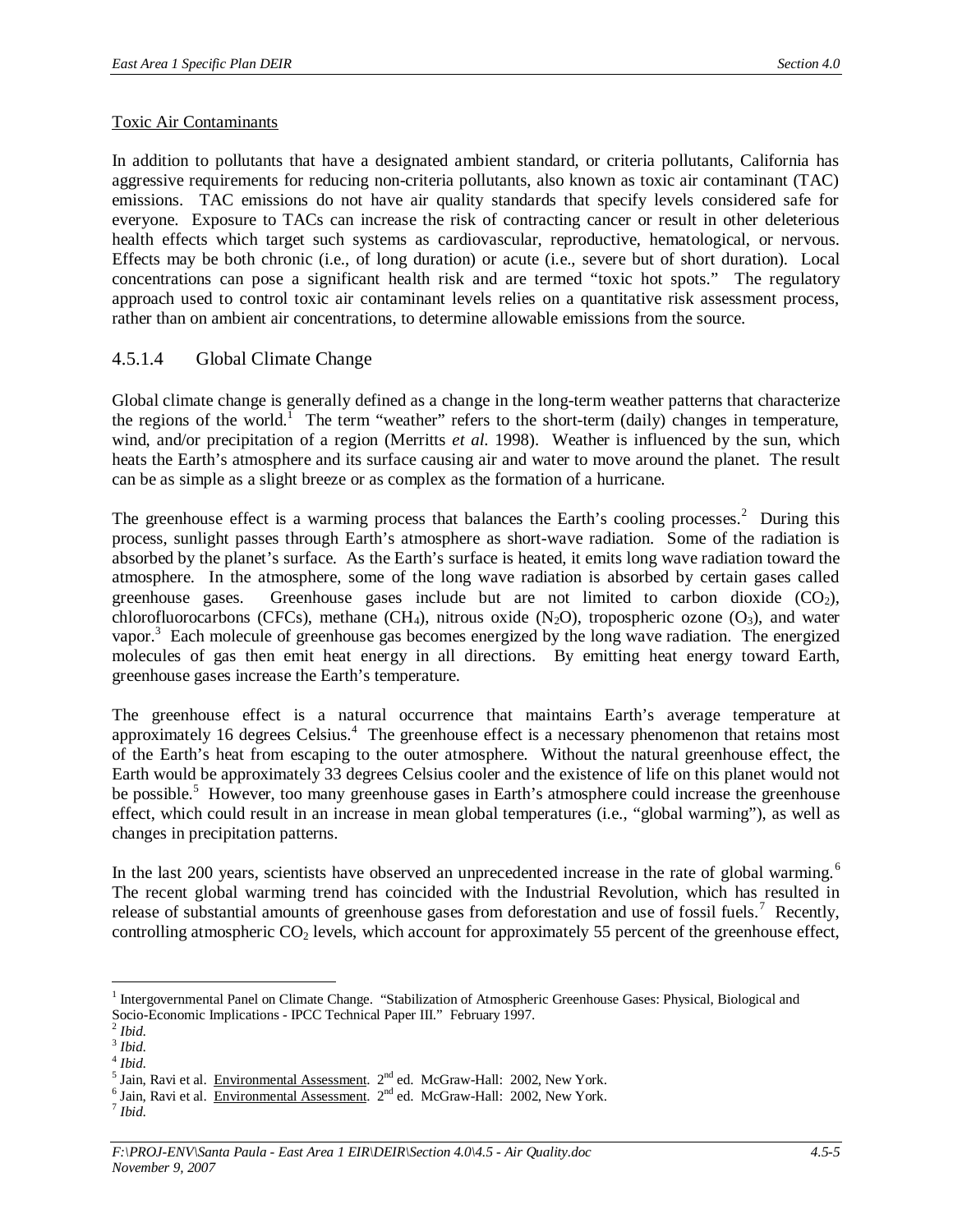has been the primary focus of global warming prevention policy.<sup>8</sup> The United States alone accounts for nearly one-fourth of the world's generation of  $CO_2$ .<sup>9</sup> California is a substantial contributor of global greenhouse gases as it is the second largest contributor in the U.S. and sixteenth largest contributor in the world, emitting over 400 million tons of  $CO<sub>2</sub>$  per year.<sup>10</sup>

### Global Climate Change Regulations

Voluntary greenhouse gas emission reduction programs are being implemented on an international level. In 1988, the United Nations established the Intergovernmental Panel on Climate Change to evaluate the impacts of global warming and to develop strategies that nations could implement to curtail global climate change. In 1992, the United States joined other countries around the world in signing the United Nations' Framework Convention on Climate Change agreement with the goal of controlling greenhouse gas emissions, including methane. As a result, the Climate Change Action Plan was developed to address the reduction of greenhouse gases in the United States. The plan consists of more than 50 voluntary programs. The Kyoto Protocol of the United Nations Framework Convention on Climate Change is an amendment to the international treaty on climate change, assigning mandatory emission limitations for the reduction of greenhouse gas emissions to the signatory nations. The objective of the protocol is the "stabilization of greenhouse gas concentrations in the atmosphere at a level that would prevent dangerous anthropogenic interference with the climate system. As of June 2007, a total of 172 countries and other governmental entities have ratified the agreement.

# *Federal and Local Regulations*

Currently, there are no federal or local regulations that address GHG emissions. However, in *Massachusetts v. Environmental Protection Agency*, \_\_ U.S. \_\_, 127 S. Ct. 1438 (2007), the United States Supreme Court found that the U.S. Environmental Protection Agency has statutory authority under the Clean Air Act to regulate "greenhouse gas" emissions (including  $CO<sub>2</sub>$  emissions) from new motor vehicles.<sup>11</sup> In response to this court case's decision, the EPA is drafting regulations that address GHG emissions.

# *State Regulations*

California regulations seek to reduce the effects of global warming in statutes and Executive Orders: Exec. Order S-3-05; Health and Safety Code §§ 38500, *et seq*.; and Health and Safety Code §§ 42823, 43018.5. These regulations recognize global warming as a significant threat to California and therefore certain guidelines must be enacted to limit the production of greenhouse gases. Executive Order S-3-05 (2005) states that:

- By 2010 Greenhouse gases must be reduced to 2000 emission levels
- $\bullet$  By 2020 Greenhouse gases must be reduced to 1990 emission levels
- By 2050 Greenhouse gases must be reduced to 80% below 1990 levels

<sup>8</sup> *Ibid*

<sup>9</sup> *Ibid*.

<sup>&</sup>lt;sup>10</sup> Hendrix, Michael et al. "Recommendations by the Association of Environmental Professionals (AEP) on How to Analyze Greenhouse Gas Emissions and Global Climate Change in CEQA Documents." 5 Mar. 2007.

<sup>11</sup> Abreu, Heidy and Miguel Loza. "Massachusetts v. Environmental Protection Agency (05-1120)." *The Legal Information Institute, Cornell Law School.* 2007. 5 Aug. 2007 <http://www.law.cornell.edu/supct/cert/05-1120.html>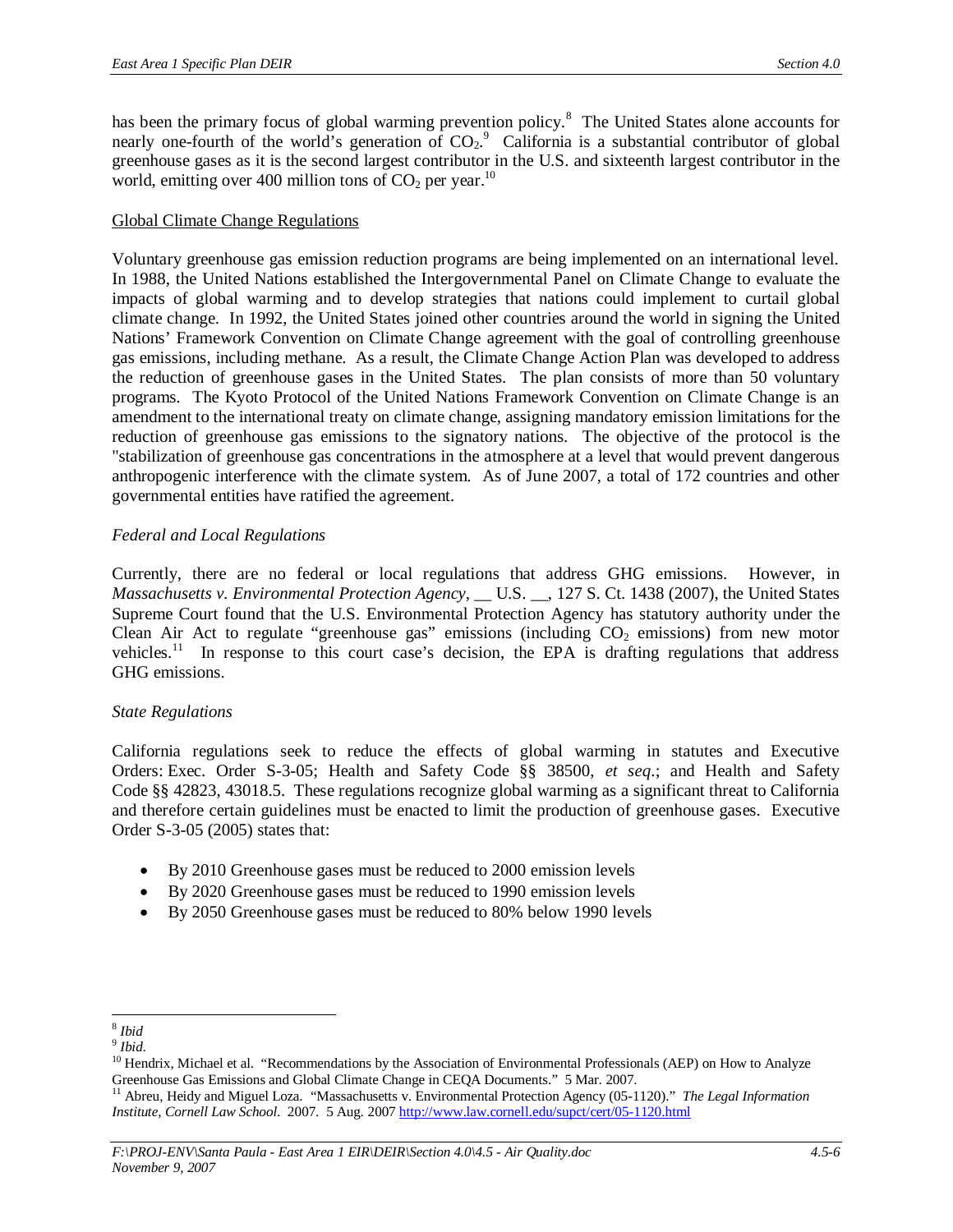The Order also states that the California Environmental Protection Agency will have oversight of regulation. Furthermore, starting January 2006 and bi-yearly afterwards, the CalEPA must prepare science reports of the potential impact global warming may have on California's economy and environment.

The California Global Warming Solutions Act of 2006 (Health and Safety Code §§ 38500, *et seq.*) became effective on January 1, 2007. The Act seeks to reduce California's greenhouse gas emissions to 1990 levels by 2020. This legislation represents the first enforceable statewide program in the U.S. to limit all greenhouse gas emissions from major sources that includes penalties for non-compliance. Primarily concerned with emissions of  $CO<sub>2</sub>$ , it requires the California Air Resources Board (ARB) to establish a program for statewide greenhouse gas emissions reporting and to monitor and enforce compliance with this program. The Act authorizes ARB to adopt market-based compliance mechanisms including cap-and-trade, and allows a one-year extension of the targets. Under the Act, greenhouse gases do not include ozone-depleting substances, such as the freons used in air conditioning systems and refrigeration units, which are pollutants targeted for reduction because of their potential harm to the upper (protective) atmospheric ozone layer.

The following regulations would apply to the proposed project:

- Discrete early action GHG emission reduction measures Air Resources Board publicly available issued June 2007.
- Title 17, California Code of Regulations, Subchapter 10, Article 1, sections 95100 will require the reporting and verification of greenhouse gas emissions from greenhouse gas emissions sources in California. This article is designed to meet the requirements of section 38530 of the Health and Safety Code, the California Global Warming Solutions Act of 2006.
- We will use the comments received to prepare a proposed regulation and staff report, to be released on October 19, 2007, for a formal 45 day comment period. The board will consider the October 19th staff proposal at its December 6-7, 2007, meeting.
- By January 1, 2008 the state will determine the 1990 GHG emission levels and set that as a baseline for the 2020 emission limit.
- On or before January 1, 2011 the state will adopt quantifiable, verifiable, and enforceable emission reductions aimed to decrease GHG emissions to the 1990 baseline by 2020. These will come into effect by January 1, 2012 by the latest. The reductions measures may include direct reduction methods, alternative compliance mechanisms, and various incentives.

Health and Safety Code §§ 42823 and 43018.5 require the Air Resources Board to adopt regulations that address greenhouse gases emitted by motor vehicles in an effort to reduce emissions. In summary these sections require:

- The ARB not later than January 1, 2005 to develop and adopt regulation to achieve the most feasible and cost-effective reduction of GHGs emitted by motor vehicles.
- ARB regulations do not go into effect before January 1, 2006 and furthermore the regulations must only apply to vehicle 2009 models or later.

The California Climate Action Registry must consult with the ARB to develop procedures and protocols for the reduction of greenhouse gases. In regards to the proposed project vehicles in the construction phase will mostly likely not be affected by this regulation. Additionally, this will most likely not affect the proposed project on a local level.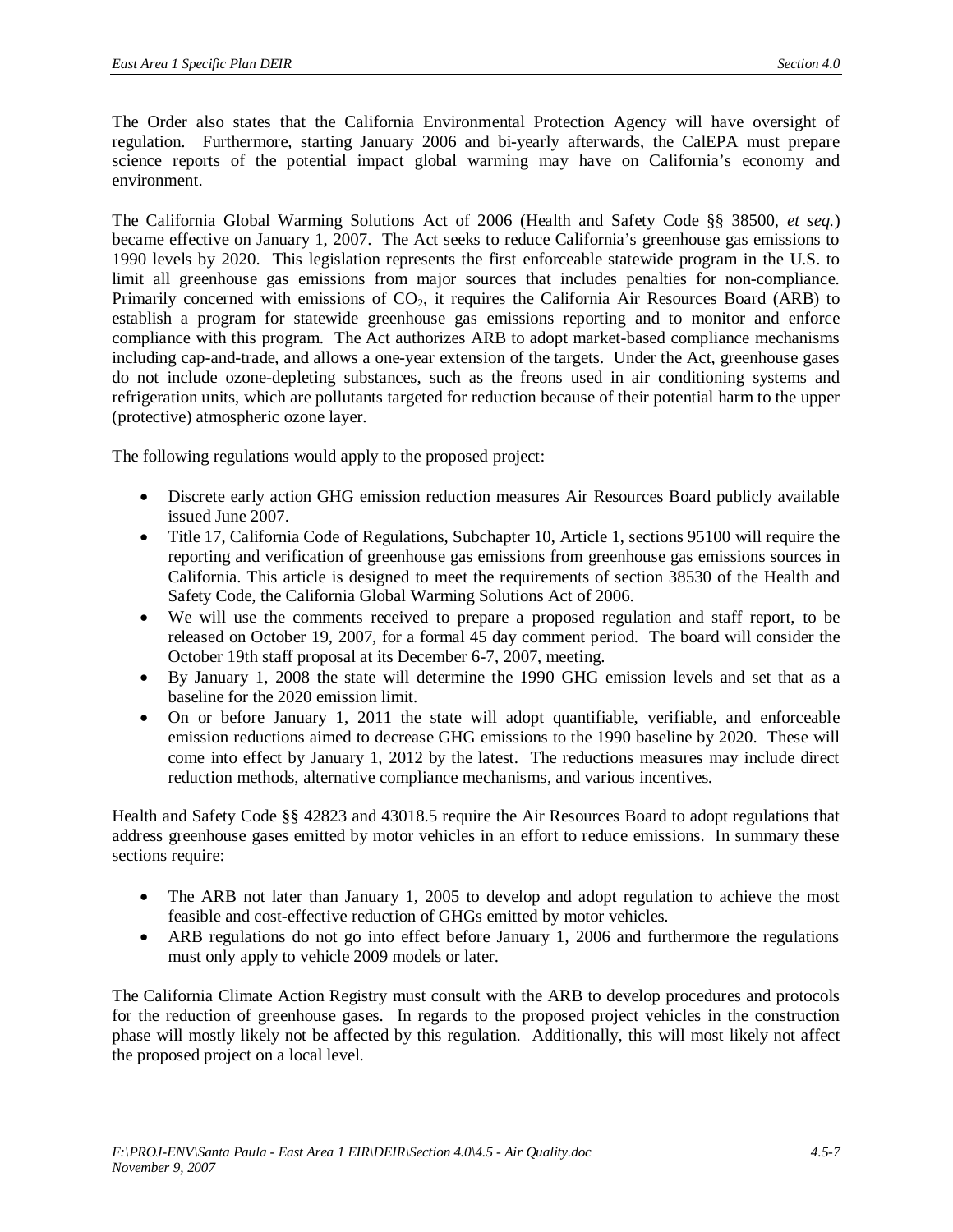# 4.5.1.5 Regional Plans and Policies

The Southern California Association of Governments (SCAG) is the regional planning agency for Los Angeles, Orange, Ventura, Riverside, San Bernardino and Imperial Counties and serves as a forum for regional issues relating to transportation, the economy and community development and the environment. SCAG serves as the federally-designated metropolitan planning organization (MPO) for the southern California region and is the largest MPO in the United States. With respect to air quality planning, SCAG prepared the Regional Comprehensive Plan and Guide (RCPG) for the SCAG region, which includes Growth Management and Regional Mobility chapters that form the basis for the land use and transportation control parts of the Ventura County Air Quality Management Plan (AQMP) and are utilized in the preparation of air quality forecasts included in the AQMP. SCAG also prepares the Regional Transportation Plan every three years which focuses on growth forecasts, long term financing needs and the future regional aviation system.

# 4.5.1.6 Ventura County Air Pollution Control District

The VCAPCD has the responsibility to manage air quality and ensure that federal and state ambient air quality standards are achieved and maintained in the Ventura County portion of the SCCAB. This includes monitoring ambient air pollutant levels throughout the County and development of a regional AQMP that identifies actions necessary to reach attainment of the standards, and implements and enforces rules and regulations to improve air quality in the region. Because ozone is a secondary pollutant formed in the atmosphere, volatile organic compounds (VOCs) and oxides of nitrogen (NOx) are regulated as ozone precursors. The 1994 AQMP, with 1995 and 1997 revisions 2004, and soon to be released 2007 Revisions, is the most recent approved version of the AQMP for Ventura County.

California regulatory districts including the VCAPCD have recently been in the process of updating their AQMP to satisfy new federal 8-hour ozone pollutant standards. A draft of the Ventura County AQMP was completed in October 2006 and is under review by the State of California Air Resources Board. Until approved, the VCAPCD is operating under the most recently approved AQMP.

# 4.5.1.7 Regional Air Quality

The City of Santa Paula is located in the Santa Clara Valley of Ventura County, 15 miles from the Pacific Ocean. The Santa Clara Valley is defined by the Santa Susana Mountains to the south and the Los Padres National Forest to the north with elevations up to 2,000 feet adjacent to the City of Santa Paula. The City of Santa Paula has a Mediterranean climate characterized by mild dry summers and slightly cooler winters. Due to the proximity of the Pacific Ocean, temperatures range from the mid 60s to the mid 80s in summer with a potential for high temperatures above 100 degrees. Wintertime temperatures range from the mid 30s to the mid 70s with average highs in the low to mid 60s. The City receives an average of 15 inches of rainfall per year, most of which occurs during the winter months. Precipitation usually begins in November, peaks in February, and concludes in early April. From April to November the City is characterized by dry weather with trace amounts of precipitation**.**

Wind speed and wind direction data is collected at meteorological stations maintained by the VCAPCD and collocated with the El Rio and Piru monitoring stations. The Piru station is located east of Santa Paula and experiences reasonably similar wind patterns as those expected at the proposed project site. The Piru station is located on Pacific Avenue one mile west of Piru and 0.25 mile north of SR-126. Piru meteorological data representative of the project area is available from the VCAPCD for the calendar years 1991 to 1993. This same 3-year span is available for all VCAPCD stations use for air regulatory purposes and is considered representative of the range of meteorological conditions experienced in the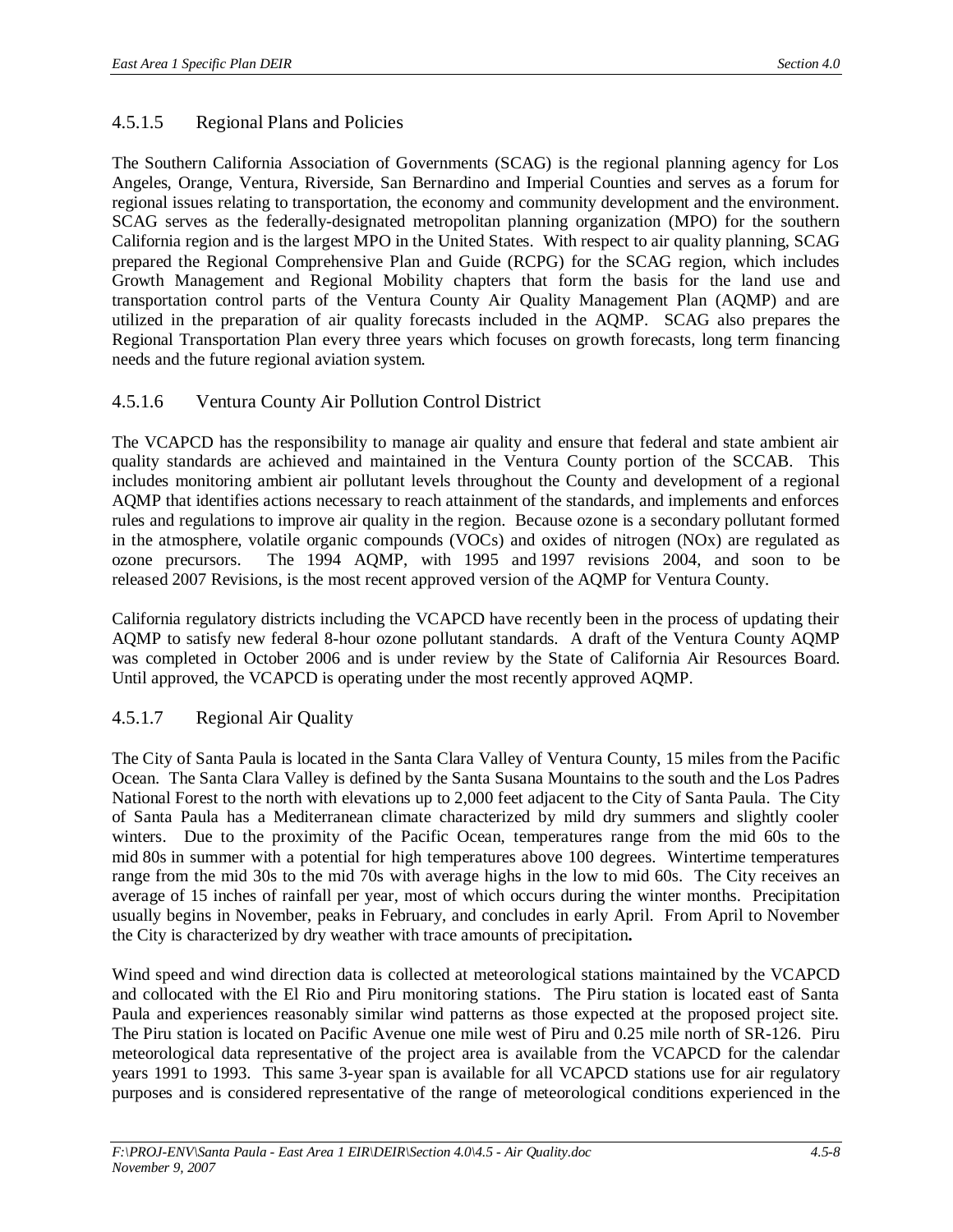vicinity of the monitoring sites. A composite wind rose depicting wind speed and direction at the Piru monitoring station data from 1991-1993 is presented in Figure 4.5-1. The wind rose shows predominant winds blowing from the east and the southwest, in an orientation much like one would expect in the Santa Paula project area where winds are similarly influenced by the Santa Clara Valley.

# 4.5.1.8 Local Area Conditions

### Existing Pollutant Levels At Nearby Monitoring Stations

The VCAPCD maintains a network of air quality monitoring stations throughout Ventura County. The City of Santa Paula is located west of the El Rio Monitoring Station in El Rio and east of the Piru Monitoring Station. The El Rio Monitoring Station measures  $O_3$ , nitrogen dioxide (NO<sub>2</sub>), CO, SO2, PM2.5, and PM10, and the Piru Monitoring Station measures O3*,* PM2.5*,* and PM10. The Piru Station has monitored higher  $O_3$  concentrations than the El Rio Station, while the El Rio Station has recorded higher concentrations of PM<sub>10</sub>. The most recent criteria pollutants data available from these monitoring stations are for 2003 to 2005. Table 4.5-3 shows the following pollutant trends at these two monitoring stations (El Rio Monitoring Station at Rio Mesa School and Piru Monitoring Station at 3301 Pacific Avenue).

**TABLE 4.5-3 AMBIENT AIR QUALITY DATA AT THE EL RIO AND PIRU MONITORING STATIONS**

|                                                                                           | 2003                                                      |           | 2004      |           |                  | 2005           |  |
|-------------------------------------------------------------------------------------------|-----------------------------------------------------------|-----------|-----------|-----------|------------------|----------------|--|
|                                                                                           | El<br>Rio                                                 | Piru      | El<br>Rio | Piru      | El<br>Rio        | Piru           |  |
| Ozone $(O_3)$ – maximum 1-hour concentration (ppm)                                        |                                                           |           |           |           |                  |                |  |
| First Highest 1-hour Concentration                                                        | 0.081                                                     | 0.119     | 0.084     | 0.104     | 0.076            | 0.119          |  |
| Number of days of state exceedances $(> 0.09$ ppm)                                        | $\Omega$                                                  | 27        | $\theta$  | 6         | $\theta$         | 7              |  |
| Number of days of federal exceedances $(> 0.12$ ppm)                                      | $\Omega$                                                  | $\Omega$  | $\theta$  | $\Omega$  | $\Omega$         | $\overline{0}$ |  |
| Ozone $(O_3)$ – maximum 8-hour concentration (ppm)                                        |                                                           |           |           |           |                  |                |  |
| First Highest 8-hour Concentration                                                        | 0.071                                                     | 0.103     | 0.079     | 0.090     | 0.067            | 0.100          |  |
| Number of days of federal exceedances (> 0.08 ppm)                                        | $\Omega$                                                  | 16        | $\theta$  | 4         | $\theta$         | 2              |  |
| Particulate Matter (PM <sub>10</sub> ) – Maximum concentration in $\mu$ g/m <sup>3</sup>  |                                                           |           |           |           |                  |                |  |
| Number of samples of state exceedances ( $> 50 \mu g/m^3$ )                               | 5                                                         | 2         | 1         | 0         | $\boldsymbol{2}$ | ND             |  |
| Number of samples of federal exceedances ( $> 150 \mu g/m^3$ )                            | 0                                                         | $\Omega$  | $\theta$  | $\Omega$  | $\Omega$         | <b>ND</b>      |  |
| Highest Daily $PM_{10}$ Concentration                                                     | 123.8                                                     | 73.9      | 59.6      | 50.5      | 54.0             | ND             |  |
| Particulate Matter (PM <sub>2.5</sub> ) – Maximum concentration in $\mu$ g/m <sup>3</sup> |                                                           |           |           |           |                  |                |  |
| Number of samples of federal exceedances ( $> 65 \mu g/m^3$ )                             |                                                           | $\Omega$  | 0         | $\Omega$  | $\Omega$         | $\Omega$       |  |
| Highest Daily $PM_{2.5}$ Concentration                                                    | 81.7                                                      | 26.1      | 28.5      | 28.1      | 35.2             | 20.4           |  |
| Nitrogen Dioxide $(NO2)$ – maximum 1-hour concentration (ppm)                             |                                                           |           |           |           |                  |                |  |
| First Highest 1-hour Concentration                                                        | 0.057                                                     | ND        | 0.063     | ND        | 0.070            | ND             |  |
| Number of days of state exceedances $(> 0.25$ ppm)                                        | $\Omega$                                                  | ND        | $\Omega$  | <b>ND</b> | $\theta$         | ND             |  |
|                                                                                           | Carbon Monoxide (CO) – maximum 8-hour concentration (ppm) |           |           |           |                  |                |  |
| First Highest 8-hour Concentration                                                        | 3.50                                                      | ND        | 1.52      | ND        | ND               | ND             |  |
| Number of days of state exceedances $(> 9.0$ ppm)                                         | $\Omega$                                                  | <b>ND</b> | $\Omega$  | <b>ND</b> | $\overline{0}$   | ND             |  |
| Sulfur Dioxide $(SO_2)$ – maximum 24-hour concentration (ppm)                             |                                                           |           |           |           |                  |                |  |
| First Highest 24-hour Concentration                                                       | 0.002                                                     | ND        | 0.001     | <b>ND</b> | ND               | <b>ND</b>      |  |
| Number of days of state exceedances $(> 0.04$ ppm)                                        | $\Omega$                                                  | ND        | 0         | ND        | $\overline{0}$   | ND             |  |
| Source: California Air Resources Board (2006)                                             |                                                           |           |           |           |                  |                |  |

Source: California Air Resources Board (2006).

Notes: Ambient data for CO, lead and sulfur dioxide are not included in this table because the SCCAB is currently in compliance with the CAAQS and NAAQS for CO, lead, and sulfur dioxide.

 $ppm =$  parts per million  $\mu$ g/m<sup>3</sup> = micrograms per cubic meter

 $ND = no$  data available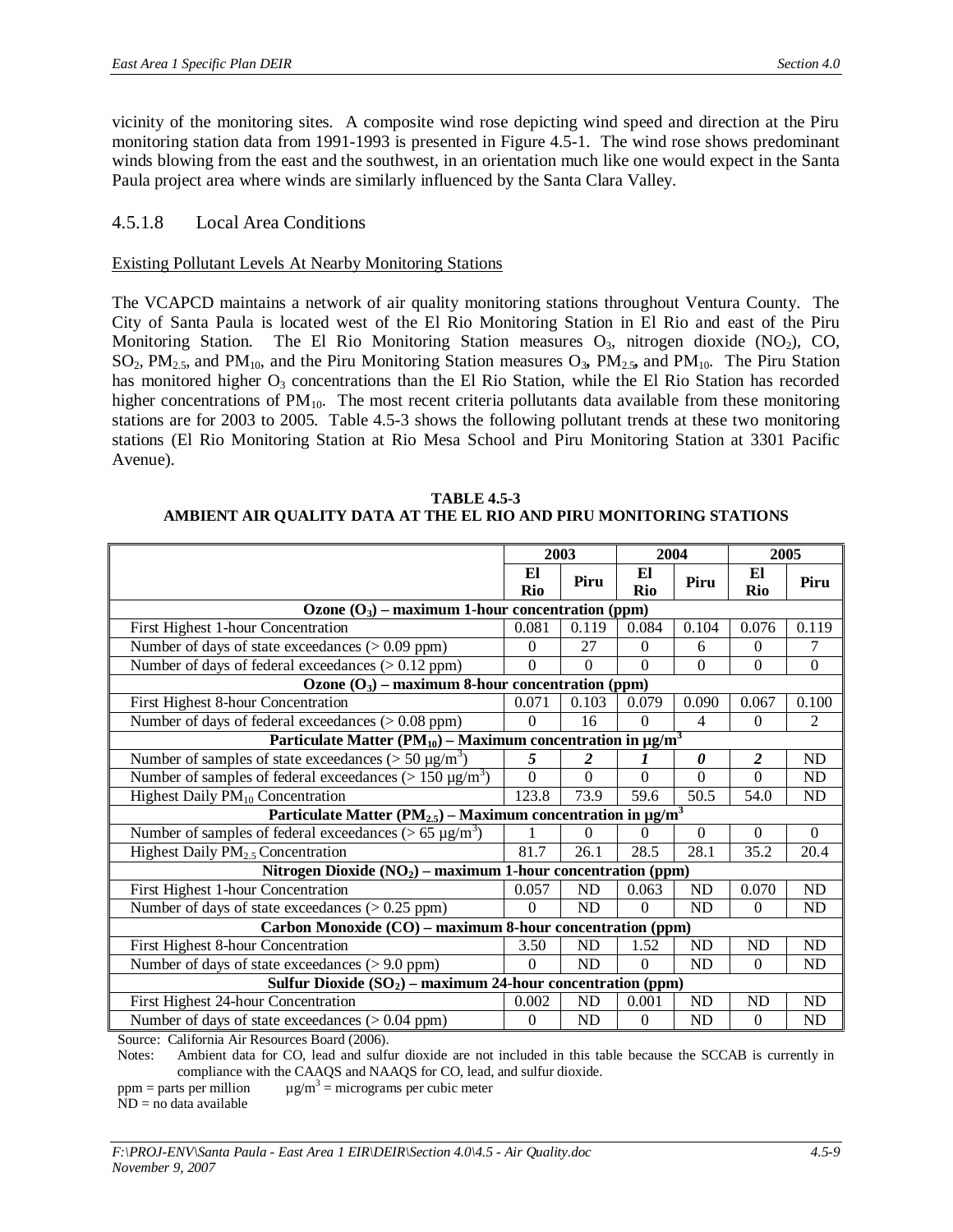

**Source:** ENSR (2007)

# Figure 4.5-1 **Wind Rose Data at the Piru Monitoring Station**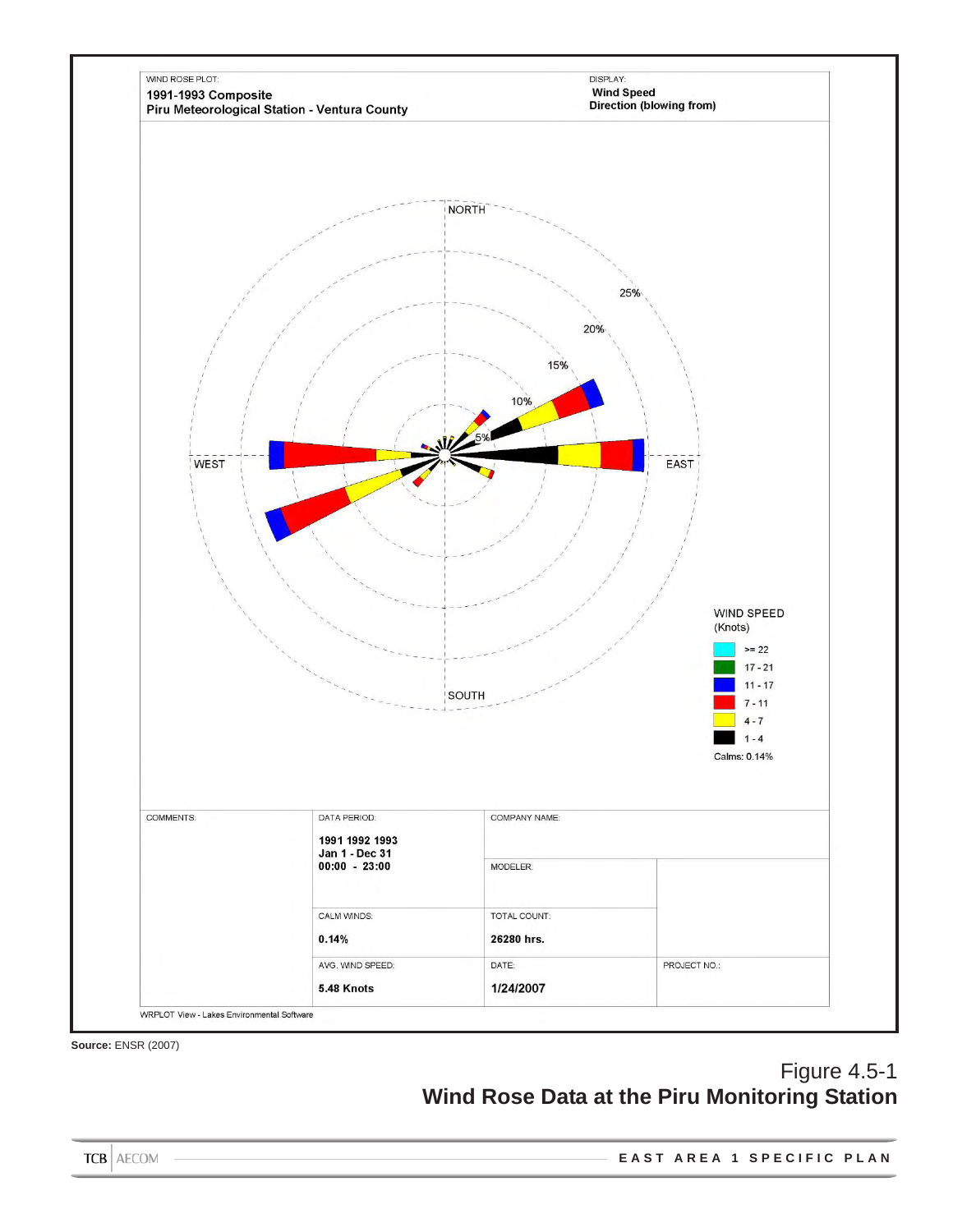For the Piru Monitoring Station, the largest number of exceedances of the CAAQS for one-hour  $O_3$  concentration, shown in Table 4.5-3, for 2003-2005 occurred in 2003 with 27 exceedances. There were no exceedances of the NAAQS for one-hour  $O_3$ . Eight-hour  $O_3$  concentrations exceeded the NAAQS 16 times in 2003. A description of pollutants is provided below.

#### $Ozone (O<sub>3</sub>)$

Ozone at the El Rio Station did not exceed the CAAQS or NAAQS for 2003-2005 for 1-hour  $O_3$  concentrations. There were no exceedances of the AAQS for eight-hour  $O_3$  concentrations at the El Rio Monitoring Station. Reactive organic compounds (ROC) undergo atmospheric reactions contribute to the formation of ground-level ozone and are therefore regulated as an ozone precursor.

### *Particulate Matter (PM10)*

Particulate matter, or PM<sub>10</sub>, at both the El Rio and Piru stations exceeded the CAAQS on one or more days during each year during the time period reported, except for the year 2004 when no recorded exceedances occurred at the Piru Station. The NAAQS were not exceeded during that time. The highest recorded concentration during the period 2003 to 2005 was approximately 123.8 micrograms per cubic meter of air  $(\mu g/m^3)$  recorded in 2003 at the El Rio Station.

### *Fine Particulates*

The highest monitored 24-hour concentration was 81.7  $\mu$ g/m<sup>3</sup> in 2003 at the El Rio Station. Only one exceedance of the NAAQS occurred in 2003 at the El Rio station. The Piru Station did not have any exceedances of the NAAQS.

# *Nitrogen Dioxide (NO2)*

The El Rio Station highest recorded one-hour concentration of NO<sub>2</sub> during the period 2003 to 2005 was 0.070 ppm, recorded in 2005. The CAAQS was not exceeded during the period. No violations of the NAAQS occurred during this time period.  $NO<sub>2</sub>$  was not monitored at the Piru Station.

# *Carbon Monoxide (CO)*

The El Rio Station highest recorded eight-hour concentration of CO during the period 2003 to 2005 was 3.50 ppm, recorded in 2003. The CAAQS was not exceeded during the period. No violations of the NAAQS occurred during this time period. CO was not monitored at the Piru Station. *Sulfur Dioxide (SO2)*

The El Rio Station highest recorded 24-hour concentration of  $SO_2$  during the period 2003 to 2005 was 0.002 ppm, recorded in 2003. The CAAQS was not exceeded during the period. No violations of the NAAQS occurred during this time period.  $SO<sub>2</sub>$  was not monitored at the Piru Station.

#### *Lead (Pb)*

The Basin is currently in compliance with CAAQS and NAAQS for lead.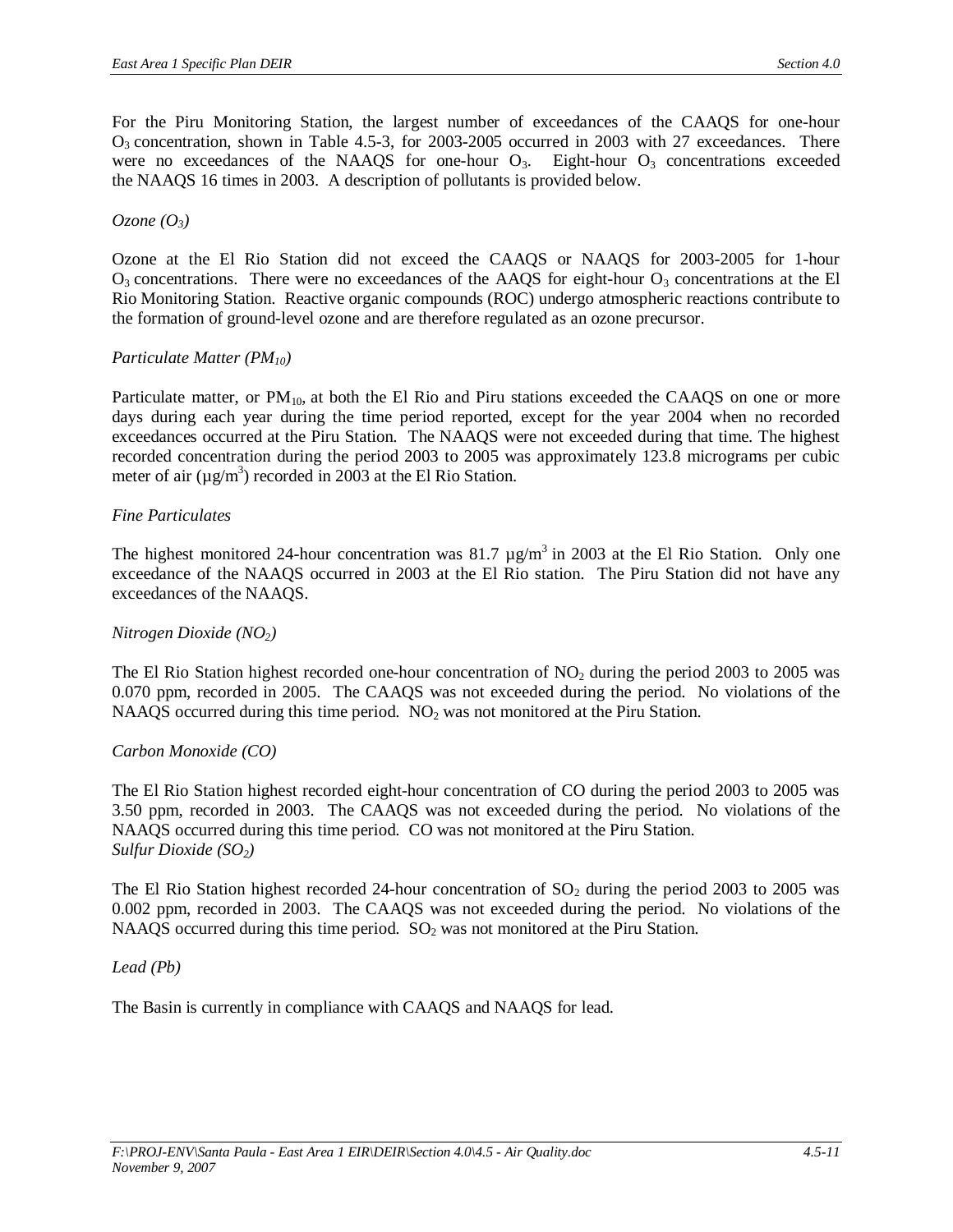### Sensitive Receptors

Some population groups, such as children, the elderly, and acutely ill and chronically ill persons, especially those with cardio-respiratory diseases, are considered more sensitive to air pollution than others. Sensitive receptors within a 1-mile radius of the project site include schools, daycare facilities, hospitals and nursing homes, places of worship, and recreational parks. Sensitive receptors within a 1-mile radius of the project area were identified. Figure 4.5-2, illustrates the location of the nearest sensitive receptors in the vicinity of the proposed project (approximately 1-mile radius of Santa Paula, Zip Code 93060). As shown in Figure 4.5-2*,* the nearest residences to the existing project site are approximately 500 feet to the west of that property. The following sensitive receptors were identified:

### *Schools*

- 1. Renaissance High School,404 N 6th St, Santa Paula 0.75miles
- 2. Thelma B Bedell Elementary School,1305 Laurel Rd, Santa Paula, CA 0.81 miles
- 3. Mupu Elementary School,4410 Santa Paula Ojai Rd, Santa Paula, CA 1.06 miles
- 4. Barbara Webster Elementary School,1150 Saticoy St, Santa Paula, CA 0.93miles
- 5. Santa Paula Union High School District,500 E Santa Barbara St, Santa Paula, CA 0.93 miles
- 6. Mc Kevett Elementary School,955 E Pleasant St, Santa Paula, CA 0.87 miles

# *Daycare Facilities*

- 1. Westside Baptist Preschool,673 W Santa Paula St, Santa Paula, CA 1.24 miles
- 2. St Sebastian,325 E Santa Barbara St, Santa Paula, CA 0.87 miles
- 3. Child Development Resources,725 E Main St, Santa Paula, CA 1.06 miles

# *Hospitals*

- 1. LA Loma Medical Center,500 E Main St, Santa Paula, CA 1.06 miles
- 2. Ventura County Medical Center Santa Paula Medical Clinic,1334 E Main St, Santa Paula, CA 1.31 miles
- 3. Santa Paula Clinic,1334 E Main St, Santa Paula, CA 1.31 miles

# *Nursing Homes*

- 1. Caregivers Volunteers Assisting the Elderly,126 N 8th St, Santa Paula, CA 1.06 miles
- 2. Santa Paula Senior Center,530 W Main St, Santa Paula, CA 1.24 miles
- 3. Santa Clara Valley Hospice,133 N Mill St, Santa Paula, CA 1.12 miles

# *Parks*

1. Las Piedras Park, 431 N. 13th Street, Santa Paula

# *Places of Worship*

- 1. Our Lady Seat of Wisdom,11 Mckevett Hts, Santa Paula, CA 0.56 miles
- 2. Church of Jesus Christ of LDS,604 Ojai Rd, Santa Paula, CA 0.75 miles
- 3. St Sebastian Church,235 N 9th St, Santa Paula, CA 0.87 miles
- 4. Church of Christ,276 W Santa Paula St, Santa Paula, CA 0.93 miles
- 5. Chapel of Praise-Church of God,221 N 9th St, Santa Paula, CA 0.87 miles
- 6. First Christian Church,829 Railroad Ave, Santa Paula, CA 0.93 miles
- 7. United Methodist Church, 1029 E Santa Paula St, Santa Paula, CA 0.93 miles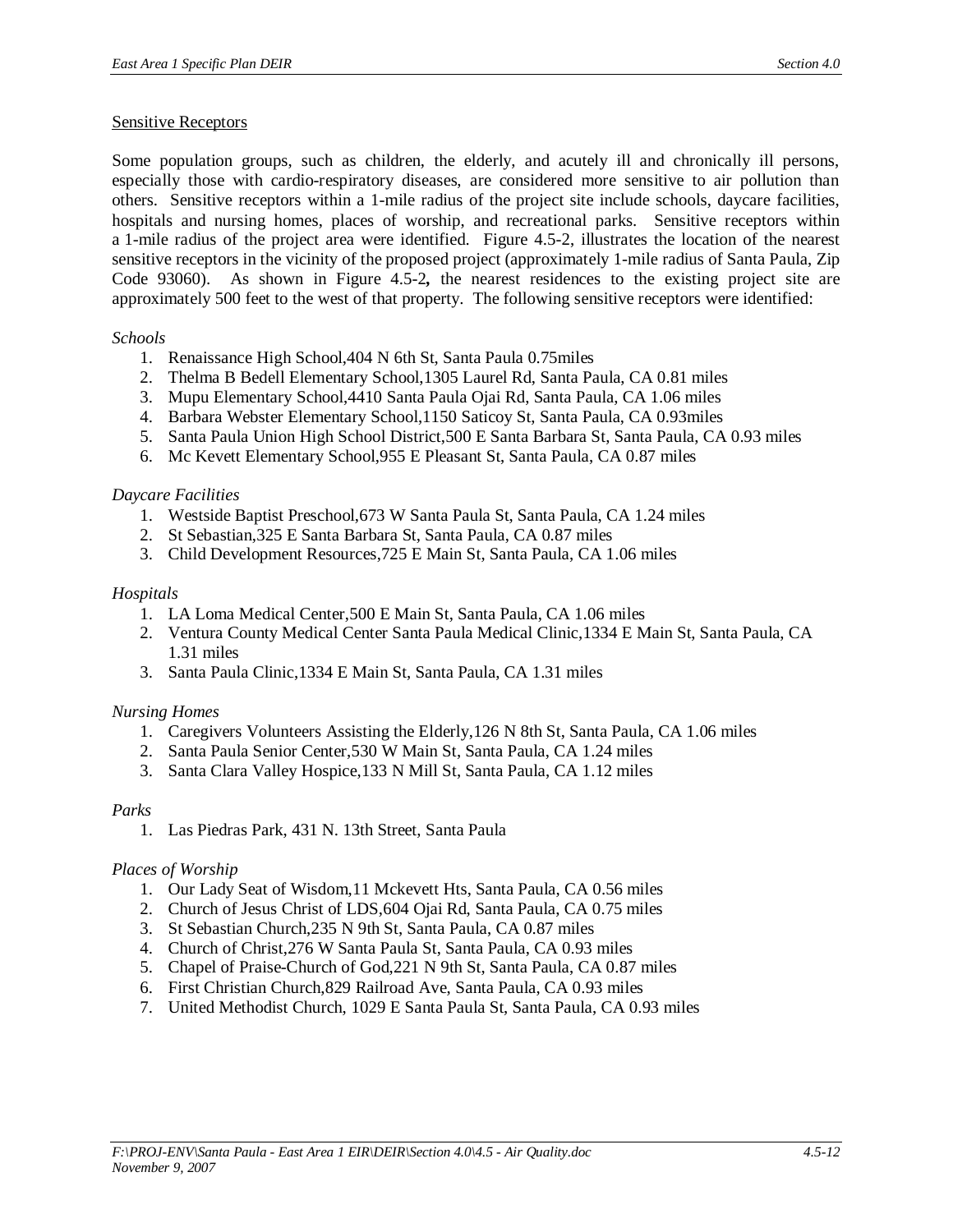

Source: ENSR (2007)

# Figure 4.5-2 Sensitive Receptor Locations Nearest to the Project Site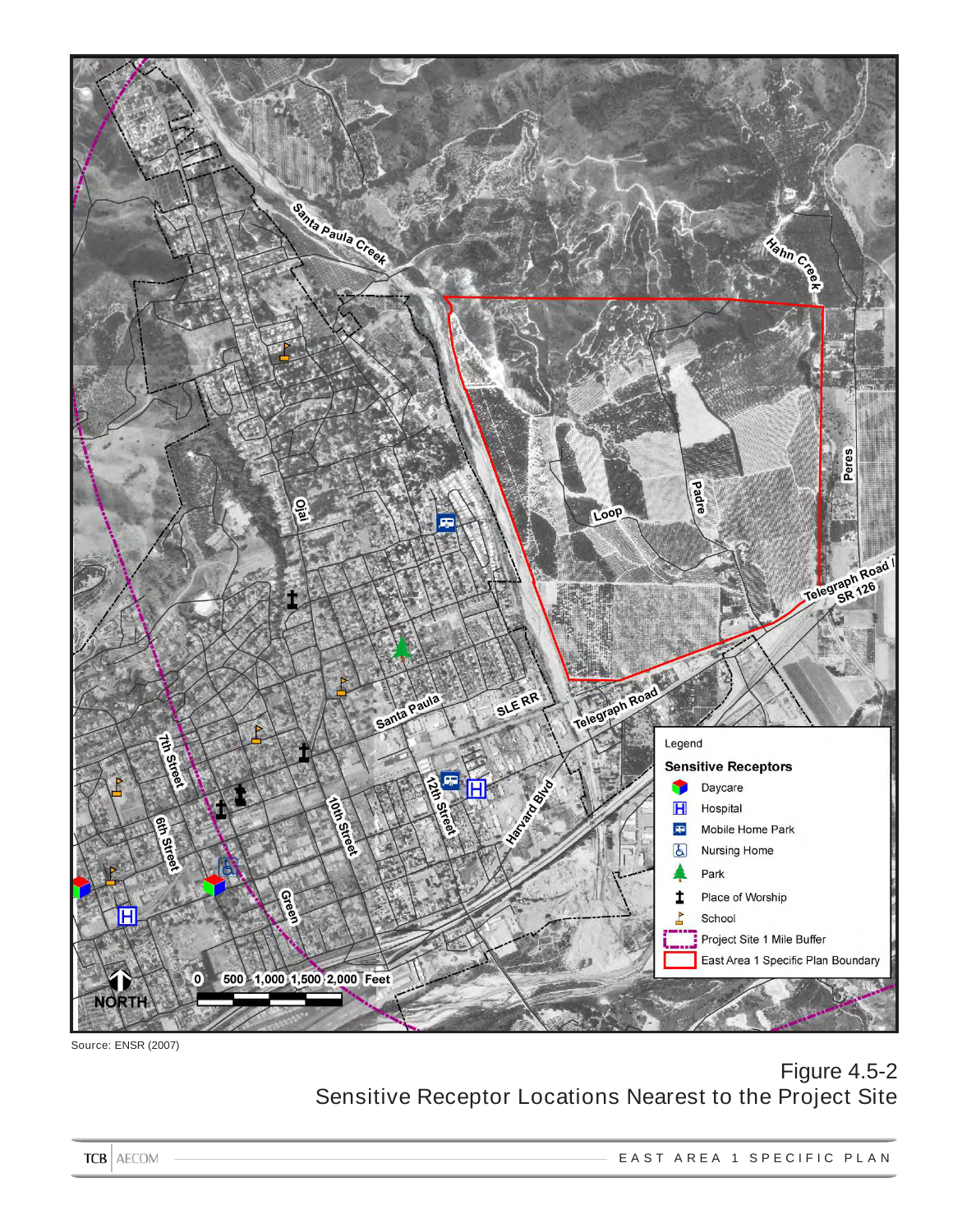# 4.5.2 THRESHOLDS OF SIGNIFICANCE

Based on the California Environmental Quality Act (CEQA) Guidelines, Appendix G, a significant air quality impact would occur if the proposed project:

- Conflicts with or obstructs implementation of the applicable air quality plan;
- Violates any air quality standard or contributes substantially to an existing or projected air quality violation;
- Results in a cumulatively considerable net increase of any criteria pollutant for which the project region is non-attainment under an applicable federal or state ambient air quality standard (including releasing emissions which exceed qualitative thresholds for ozone precursors);
- Exposes sensitive receptors to substantial pollutant concentrations;
- Creates objectionable odors affecting a substantial number of people.

The VCAPCD has authority to issue permits for emissions of air pollutants from stationary sources as well as responsibility for managing the overall air quality resource area under CEQA. For purposes of evaluating air quality impacts under CEQA, the VCAPCD has developed significance thresholds for air pollutant sources for which it does not issue air pollutant emission permits, such as for mobile sources. Many of these VCAPCD significance thresholds are developed based on programs developed and administered by the California Air Resources Board (ARB) and the United States Environmental Protection Agency (EPA).

In addition to ambient air quality standards for ozone and NOx, PM, and CO, there are several localized air quality impacts that the VCAPCD requires be evaluated under CEQA including health risk from air toxic pollutants, San Joaquin Valley Fever, and odors. Sources of air emissions will include exhaust from construction equipment, dust generating activities, and motor vehicles associated with construction and operations of East Area 1. The following VCAPCD Guideline thresholds of significance will be used to evaluate project impacts.

# Criteria Pollutants

Significance thresholds established by the VCAPCD for criteria pollutants are based on daily pollutant mass thresholds to safeguard against project impacts delaying the attainment of regional air quality objectives. The City of Santa Paula does not have specific significance thresholds to evaluate potential air quality impacts and generally defers to the VCAPCD as the regional regulatory agency. Therefore, if the proposed project is determined to be inconsistent with adopted AQMP or VCAPCD significance thresholds, then the project is considered to have an adverse impact on air quality. Emission thresholds have been adopted by the VCAPCD stating that general development projects whose emissions are expected to meet or exceed their criteria will have a potentially significant adverse impact on air quality. If project emissions are below these thresholds, the project is considered to conform to the Ventura County AQMP and would not have a significant air quality impact. Daily pollutant emission thresholds are as follows:

- $\bullet$  Emissions for the operations phase which exceed 25 pounds per day of ROC or NO<sub>x</sub>.
- $\bullet$  Emissions which exceed 2 pounds per day of ROC and NO<sub>x</sub> and found to be inconsistent with the AQMP (Cumulative Impacts).

Daily pollutant thresholds apply specifically to project operations and not construction activities. The Ventura County Air Quality Assessment Guidelines (VCAQAG) are not applicable to equipment or operations required to have VCAPCD permits (Authority to Construct or Permit to Operate). APCD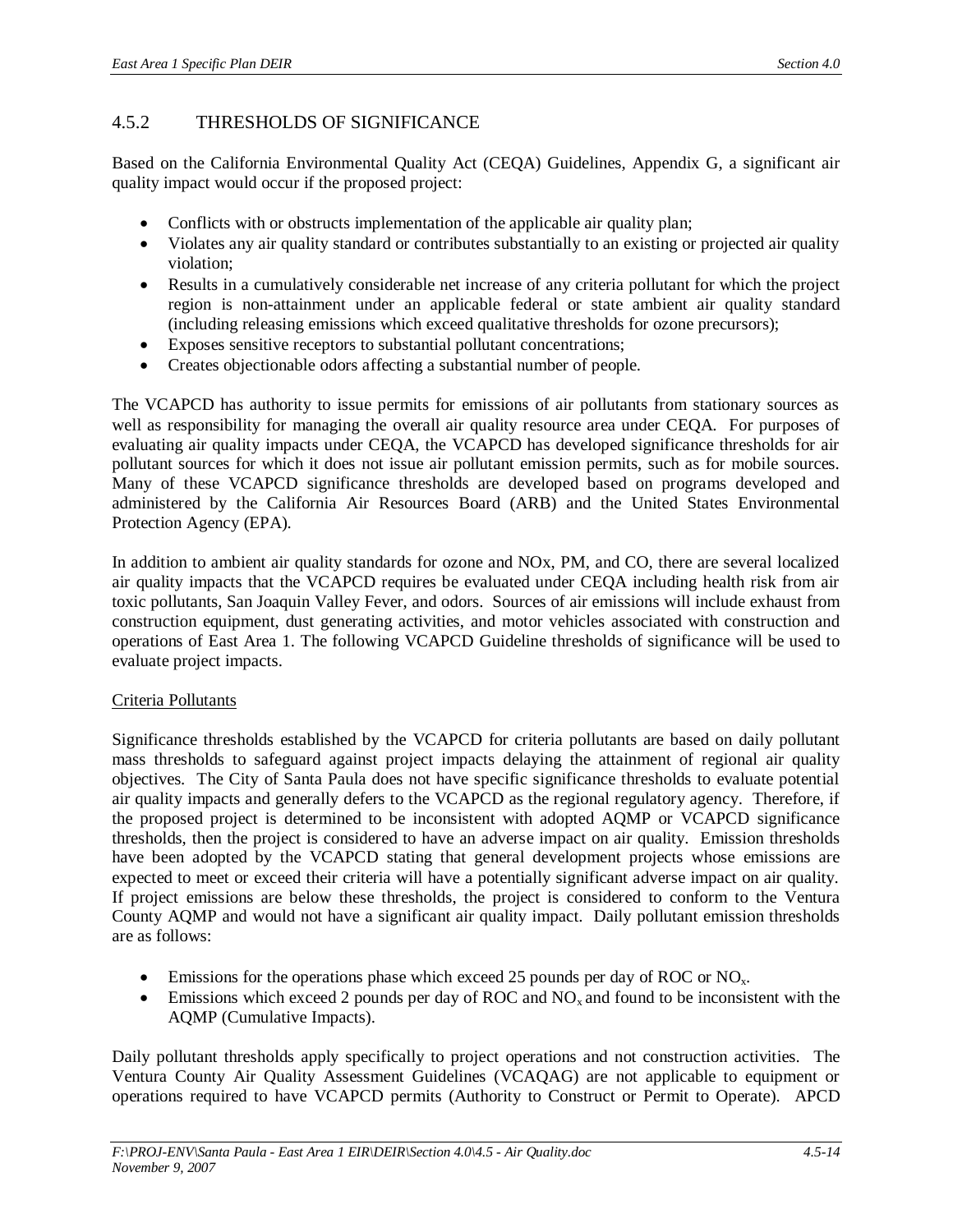permits are generally required for stationary and portable (non-vehicular) equipment of operations that may emit air pollutants.

Project operations that exceed daily pollutant thresholds must assess whether actual impacts to air quality will result from pollutant emissions or change the underlying assumptions contained in the AQMP that would alter the plan for attainment of ambient air quality standards. The analysis would determine the air quality impact significance level by determining if:

- Emissions cause an exceedance or make a substantial contribution to an exceedance of an established NAAQS or CAAQS.
- Directly or indirectly cause the existing population to exceed the population forecasts in the most recently adopted AQMP.

If project related emissions are found to be below both these measures, the project is considered to be in conformance with the CAA and no further analysis is required to determine conformity. If project related emissions are in exceedance of these screening thresholds, a conformity determination is necessary.

### Fugitive Dust

The VCAPCD regulates emissions of fugitive dust as a nuisance under Rule 51 of the VCAPCD Rules and Regulations, and as particulate matter that may cause or contribute to an exceedance of an ambient air quality standard.

Fugitive dust is evaluated for any project that may be reasonably expected to generate fugitive dust emissions in such quantities as to cause injury, detriment, nuisance, or annoyance to any considerable number of persons or to the public, or which may endanger the comfort, repose, health, or safety of any such person or the public, or which may cause, or have a natural tendency to cause, injury or damage to business or property (see California Health and Safety Code § 41700) will have a significant adverse air quality impact. A project for which an appropriate air dispersion modeling analysis shows a possible violation of an ambient particulate standard will have a significant adverse air quality impact.

#### Carbon Monoxide Hotspot Analysis

The California ambient air quality standards in Section 70200 of Title 17 of the California Code of Regulations indicates that a significance threshold of 20 ppm and 9.0 ppm should be used for assessing one-hour and eight-hour CO concentrations, respectively. An analysis at selected intersections is performed to determine the potential for the presence or the creation of CO hot spots attributable to project operations. Therefore, impacts related to air quality would be considered significant if the project violates any air quality standard or contributes substantially to an existing or projected air quality violation. VCAPCD is currently in attainment with CO, therefore there is no threshold established for CO in the basin.

#### Toxic Air Contaminants

The VCAPCD significance thresholds for cancer risk is greater than 10 in one million and for non-carcinogenic toxic air pollutants including chronic (long term) and acute (short term) being greater than 1 in the Hazard Index. Since non-criteria pollutants do not have ambient standards, impacts from toxic air contaminants (TACs) may be estimated by conducting a health risk assessment (HRA) to determine if people might be exposed to those types of pollutants at unhealthy levels. The risk assessment process identifies the types and amounts of hazardous substances the project could emit to the environment, estimate worst-case concentrations of project emissions using air dispersion modeling,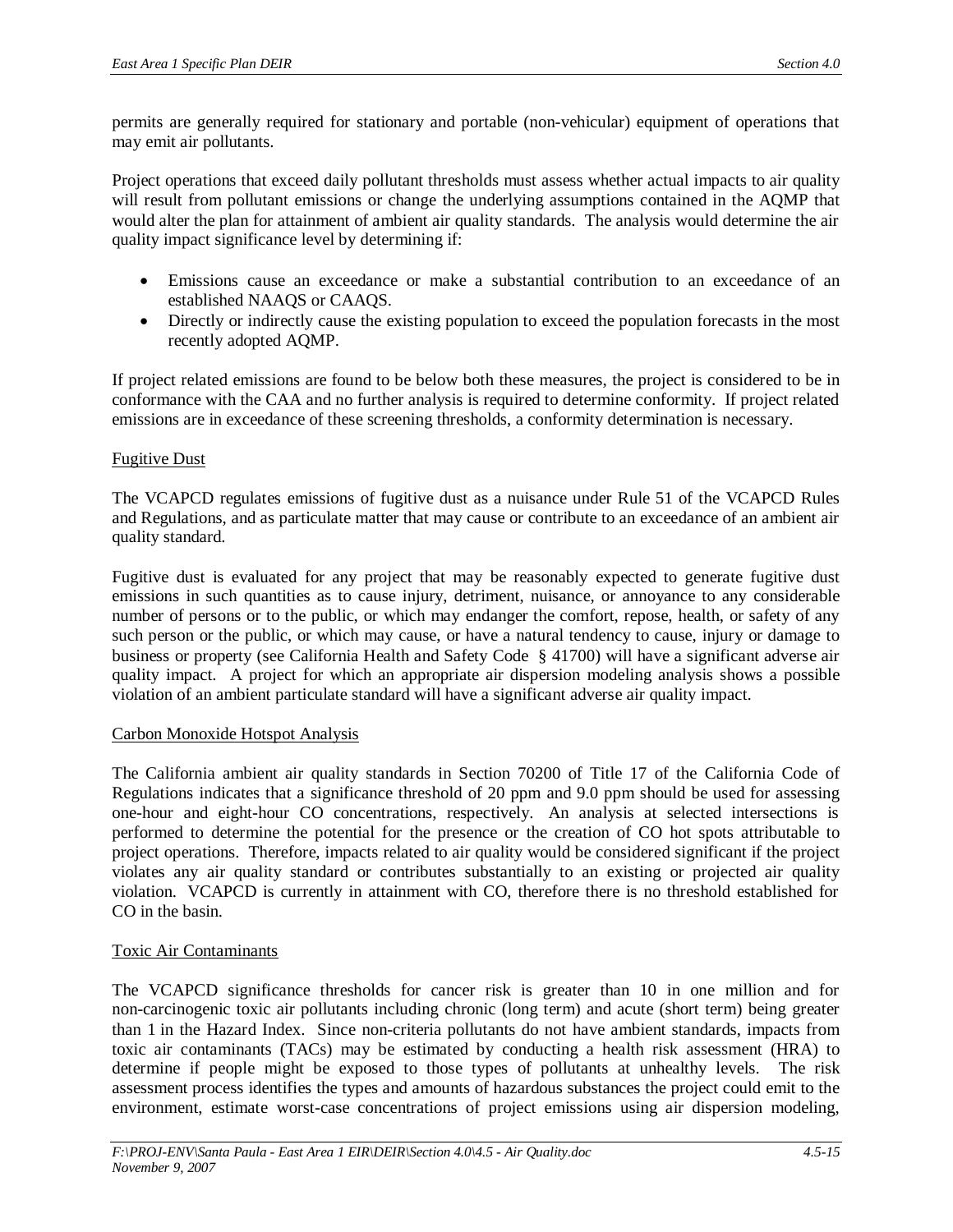estimate potential pollutant exposure through inhalation, ingestion, and dermal contact, and characterize potential health risks by comparing worst-case exposure with established significance levels.

#### San Joaquin Valley Fever

There is no recommended threshold for a significant San Joaquin Valley Fever impact. However, listed below are factors that may indicate a project's potential to create significant Valley Fever impacts:

- Disturbance of the top soil of undeveloped land (to a depth of about 12 inches)
- Dry, alkaline, sandy soils.
- Virgin, undisturbed, non-urban areas.
- Windy areas.
- Archaeological resources probable or known to exist in the area (Native American midden sites).
- Special events (fairs, concerts) and motorized activities (motocross track, All Terrain Vehicle activities) on unvegetated soil (non-grass).
- Non-native population (i.e., out-of-area construction workers).

The lead agency should consider the factors above that are applicable to the project or the project site. The likelihood that the Valley Fever fungus may be present and impact nearby land uses (or the project itself) increases with the number of the above factors applicable to the project or the project site. Based on these or other factors, if a lead agency determines that project activities may create a significant Valley Fever impact, the District recommends that the lead agency consider the "Valley Fever Mitigation Measures," of the VCAPCD Guidelines. These mitigation measures focus on fugitive dust control to minimize fungal spore entrainment, as well as minimizing worker exposure.

#### **Odors**

A qualitative assessment indicating that a project may reasonably be expected to generate odorous emissions in such quantities as to cause detriment, nuisance, or annoyance to any considerable number of persons or to the public, or which may endanger the comfort, repose, health, or safety of any such person or the public, or which may cause, or have a natural tendency to cause, injury or damage to business or property (see California Health and Safety Code, Division 26, §41700) will have a significant adverse air quality impact.

# 4.5.3 METHODOLOGY RELATED TO AIR QUALITY

The analysis of the proposed project's air quality impacts follows the guidance and methodologies recommended in the VCAPCD Assessment Guidelines. Project construction and operation activities can result in several air pollutants whose effects are often localized near the area of their origin. Such air quality effects are termed local air quality impacts and include, but are not necessarily limited to, fugitive dust, carbon monoxide, toxic air contaminants, odors, and entrained fungal spores that cause San Joaquin Valley Fever.

# 4.5.3.1 Air Quality Impact Analyses

#### Regional Air Pollutant Emissions

Emissions of ozone precursors ROC and NOx from construction and operation of the East Area 1 Project were evaluated for potential impacts to ambient air quality standards for ozone. Construction emissions were based on equipment type and number, operating schedule, the time line for project construction, the mix of construction equipment required to build the project and emission factors from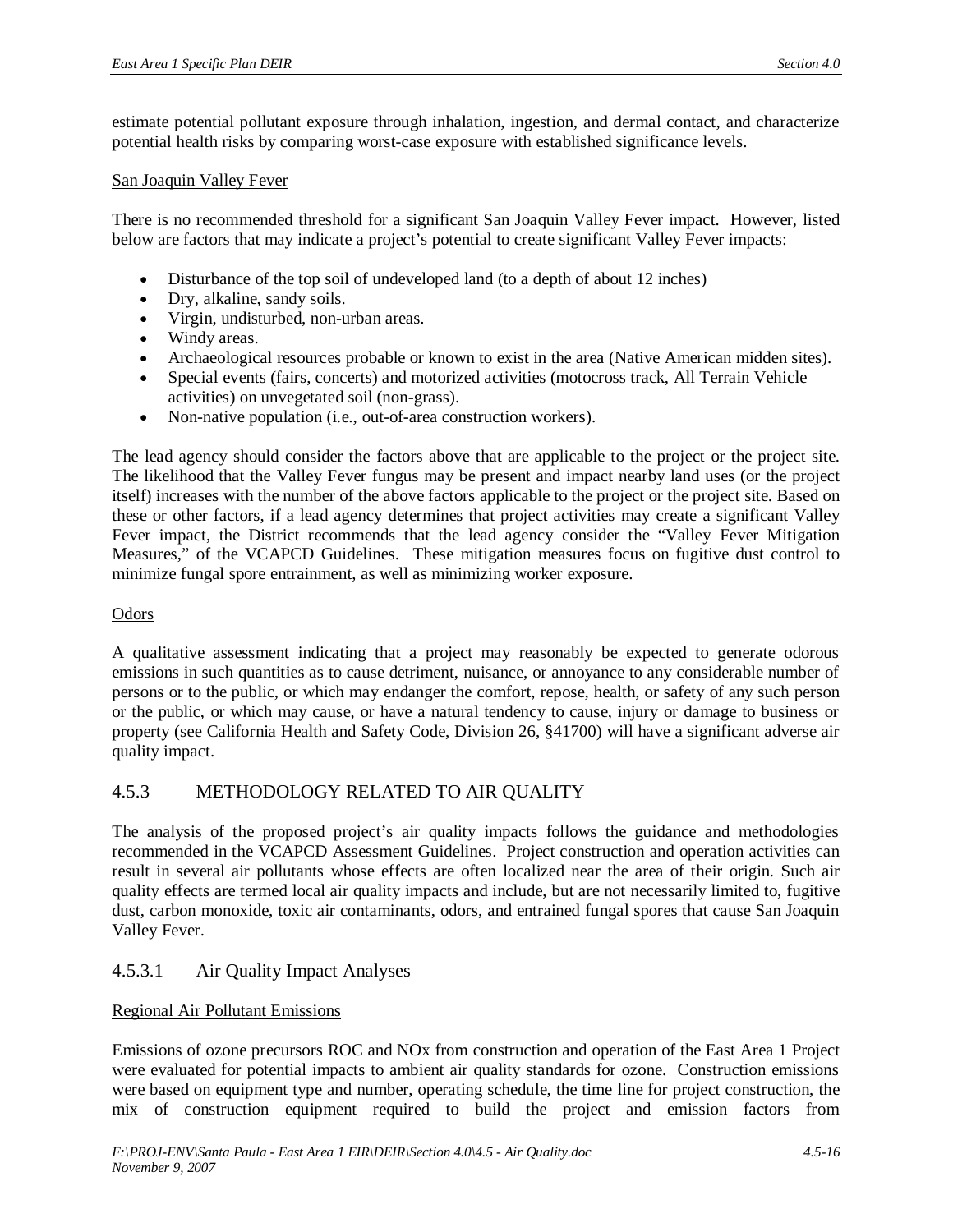the URBEMIS2007, public domain software designed to estimate air emissions from land use development projects. The URBEMIS was originally developed by the ARB and is an emission mobile and area source inventory model that provides estimates of air pollutants generated during the construction and operations phases of projects. The use of URBEMIS2007 has been adopted by numerous air quality management districts and is a recently updated version of the URBEMIS2002 model, which is recommended in the VCAPCD Assessment Guidelines. Emissions from construction activities were calculated for a daily basis and were compared to the VCAPCD's construction emissions thresholds. Regional emissions were developed for the proposed project that includes the following sources:

• Project-related stationary sources that do not require permits from the District such as non-mobile equipment, devices, operations, or processes that directly emit air pollutants should be estimated and included in total project emissions. Most stationary sources are associated with commercial and industrial facilities and operations. Examples of stationary sources are industrial engines and boilers, turbines, spray paint booths, electronic component manufacturing operations, readymixed concrete facilities, plating operations, printing operations, plastic products manufacturing, and coffee roasters.

Air emissions for equipment, operations, and processes that do not require a District permit may be calculated using emission factors available from the District. In addition to District emission factors, emission factors for stationary sources can be obtained from Volume I of the Environmental Protection Agency's *Compilation of Air Pollutant Emission Factors* (AP-42), which contains information on stationary source categories.

- Vehicle source emissions modeled for the operational phase of the project were compiled using the URBEMIS2007 emission inventory model. This computer model projects emission rates for motor vehicles based on the desired year of analysis, a projected vehicle fleet mix, projected vehicle speeds, whether these emissions are projected to occur during the summer or the winter months, and other factors.
- The volume of vehicle trips attributable to local roads during project operations was taken from the *Traffic Impact Analysis for the Santa Paula East Area 1 Specific Plan* (Fehr & Peers, June 2007) Average trip distances are provided in the URBEMIS2007 emissions inventory model. The URBEMIS2007 model calculates emissions resulting from project related on-road mobile source emissions. Stationary source emissions from electricity consumption from the project were calculated based on energy consumption estimates and emission rates.

Temporary particulate emissions associated with project construction activities will be evaluated as part of fugitive dust impacts.

#### Toxic Air Contaminants

All projects that may emit TACs should be assessed to determine whether those TAC emissions may adversely impact nearby populations. Potential environmental impacts associated with TACs are limited to human exposure to chemical substances of concern emitted into the air and associated with construction of the proposed project. The methods used to assess potential human health risks are consistent with those prepared by The Air Toxics Hot Spots Program Guidance Manual for Preparation of Health Risk Assessments (OEHHA, 2003) (Guidance Manual) which describes algorithms, exposure methods, and cancer and noncancer health values needed to perform a health risk assessment (HRA) under the Air Toxics Hot Spots Information and Assessment Act of 1987 (Hot Spots or AB 2588, Health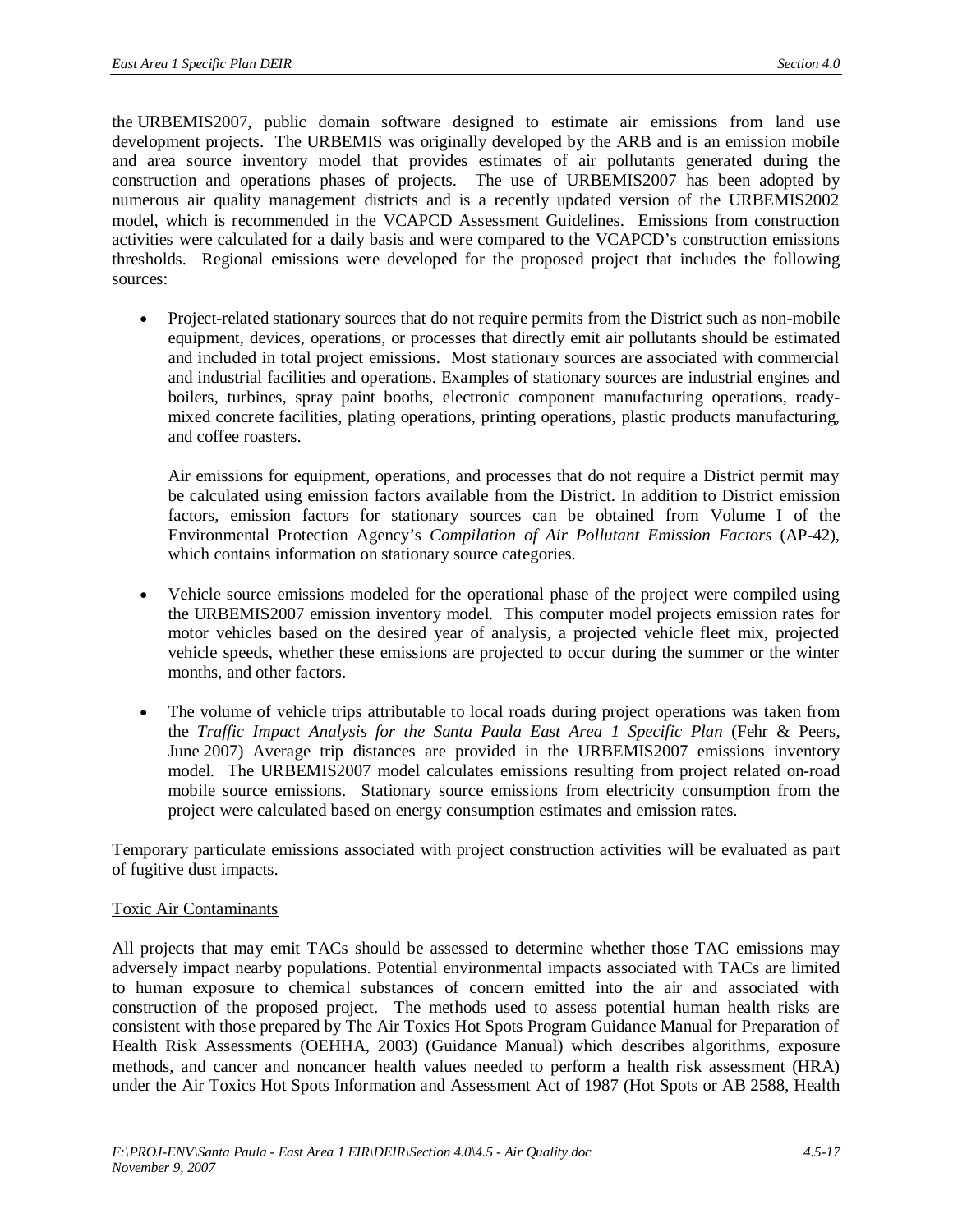and Safety Code Section 44360 et seq.). This Guidance Manual is generally considered the best available reference for conducting human health risk assessment in California.

### Carbon Monoxide Emissions

The potential for the project to cause an exceedance of short-term CO standards were evaluated using a tiered approach, in accordance with the VCAPCD Guidelines, which includes a screening and refined analysis. The carbon monoxide hotspot analysis was conducted for roadway intersections that are currently operating at, or are expected to operate at, Levels of Service E or F using the screening methodology described in the California Department of Transportation's (Caltrans) *Transportation Project-Level Carbon Monoxide Protocol* (December 1997). An analysis will be conducted at a sampling of project-impacted roadway intersection where a CO hotspot might occur.

The screening analysis was designed to estimate 1-hour and 8-hour CO concentrations for projects involving signalized intersections. The methodology estimates 1-hour CO levels, which then can be converted to estimates of 8-hour CO levels. Using the screening methodology to calculate an 8-hour average CO concentration as presented in the Caltrans CO Protocol, it is not possible for a project to result in a modeled 1-hour exceedance of the 1-hour CO standard without also causing a violation of the corresponding 8-hour standard. This is a consequence of using a "persistence factor" to convert the modeled 1-hour concentration to an 8-hour concentration.

If the screening procedure is not applicable for the subject project, or if the screening procedure indicates a potential CO hotspot, the California Line Source Dispersion Model (CALINE4 model) should be run as outlined in Appendix B of the Santa Paula East Area 1 Air Quality Report, "Detailed Analysis," of the Caltrans CO Protocol. CALINE4 is a modeling program used to assess air quality impacts near transportation facilities.<sup>12</sup> It is based on the Gaussian diffusion equation and uses a mixing zone concept to characterize pollutant dispersion over the roadway. If the CALINE4 model indicates that the project may cause a CO hotspot (or contribute to an existing hotspot), a finding of significant impact should be made, unless mitigation measures can be implemented that reduce the hotspot concentration to less than the applicable CO standard.

#### Particulate Matter (Fugitive Dust)

The VCAPCD recommends minimizing fugitive dust, especially during grading and excavation operations, rather than quantifying fugitive dust emissions. Occasionally, the District may recommend that a project's potential to affect ambient particulate concentrations be analyzed with an appropriate air pollutant dispersion computer model. The purpose of such an analysis is to help determine if the amount of dust that will be generated by project-related activities will cause an exceedance of an ambient particulate air quality standard.

If the analysis indicates a possible violation of an ambient particulate air quality standard, a finding of significant impact should be made and appropriate mitigating measures identified. The District will recommend that PM modeling be conducted if, in its opinion, project-related activities and operations may generate airborne PM in such quantities as to cause an exceedance of a particulate ambient air quality standard in an area where people live and work, including, but not limited to, residential areas, schools, day care centers, office complexes, and hospitals.

<sup>&</sup>lt;sup>12</sup> Lakes Environmental Software. "U.S. EPA Models: CALINE4." 2007. <http://www.weblakes.com/lakeepa1.html#CALINE4>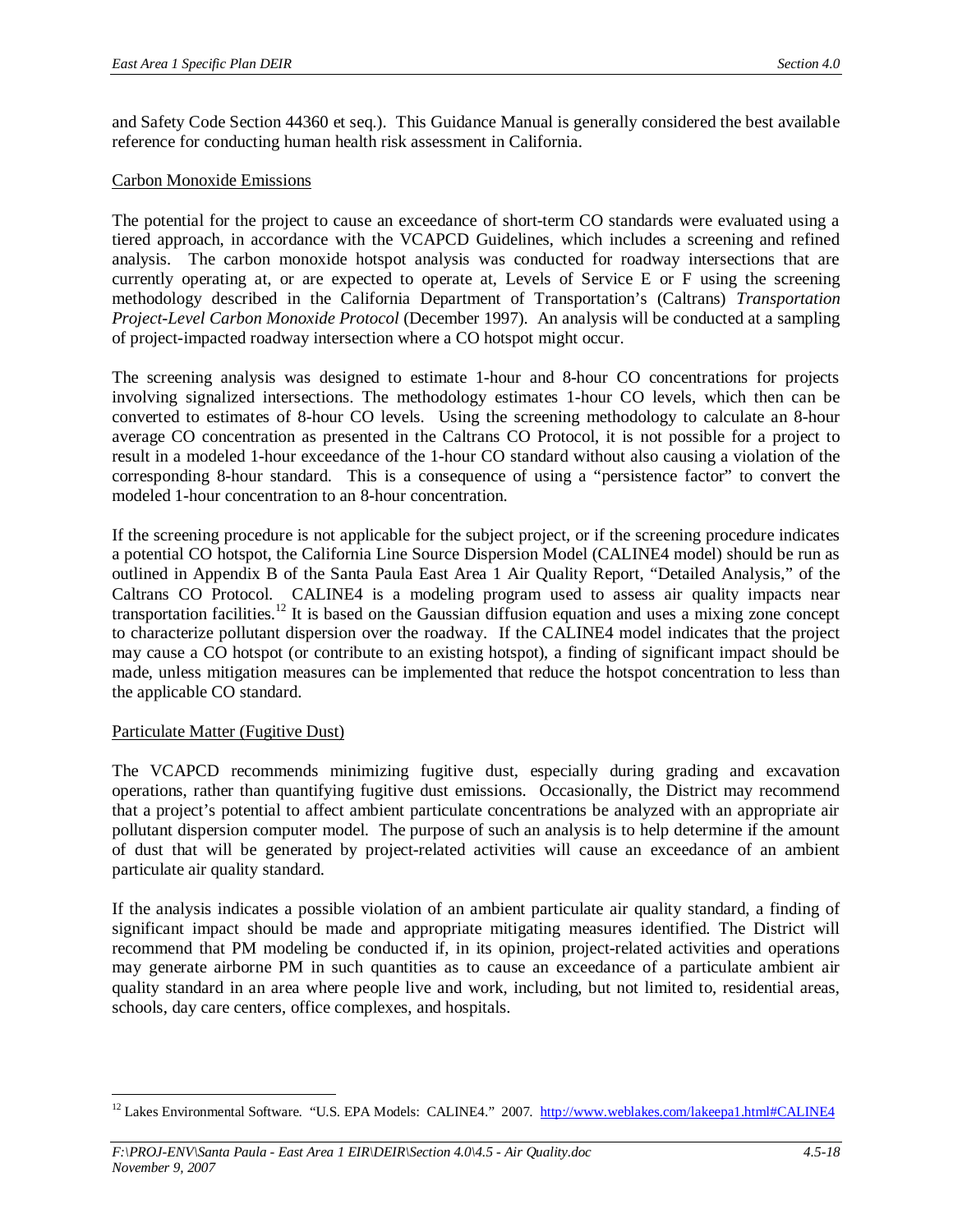### San Joaquin Valley Fever

To evaluate San Joaquin Valley Fever the air quality analysis reviews key aspects that contribute to a project's potential to create significant Valley Fever impacts. These include, without limitation, the disturbance level and condition of top soil, winds in the area of the project site, and the presence of archaeological resources.

The factors evaluated to determine the likelihood that the Valley Fever fungus may be present and impact nearby land uses (or the project itself). Based on these factors, if the project determines activities may create a significant Valley Fever impact, Valley Fever mitigation measures may be considered.

# 4.5.4 POTENTIAL IMPACTS

Analysis of potential air quality impacts due to the proposed project was conducted for construction and operational phases. For each phase the analysis included an estimation of regional emissions using the Windows version of the URBEMIS2007 model. URBEMIS is designed to estimate air emissions from land use development projects based on user-defined project parameters. Regional parameters were set to reflect the South Central Coast Air Basin for the 2007-2008 year, including applicable regional default assumptions. The model was used to estimate emissions associated with the construction and daily operation applicable to the specific land use types associated with the proposed project.

The proposed project will be built over 10 years in four overlapping phases. Using phasing and development assumptions data presented for fiscal analysis of the proposed East Area 1 Specific Plan (Hoffman, 2007), proposed phasing of the residential and non-residential uses as well as the associated population and employment estimates for the 10-year period was reviewed to identify worst-case construction and operational conditions.

For the operational phase, the analysis also addresses local area concentrations of a specific pollutant, carbon monoxide (CO). CO is the only pollutant for which standardized modeling methodologies for estimating localized concentrations have been developed and approved by the VCAPCD. Therefore, localized concentrations of CO emissions generated from mobile sources during operations of the project were evaluated.

# 4.5.4.1 Construction Impacts

Due to the intermittent construction schedule separate worst-case analyses were conducted for mass grading and construction.

#### Mass Grading

Mass Grading for the project involves the cutting of the higher elevations of the project site and transporting the materials to lower elevations to use as fill. This cut and fill operation would move approximately 550,000 cubic yards (CY) of soil on the project site with the cut and fill being balanced on-site over a period of approximately 2 months (44 working days). During each day of mass grading approximately 12,500 CY of soil is expected to be moved by means of seven scrapers on-site. All work days will have the same activity level, so impacts from mass grading activities may be represented on a daily basis by a single worst-case daily emission rate. Supporting the scrapers are three dozers, two compactors, one off-road truck, and two water trucks. The equipment mix was provided by the applicant.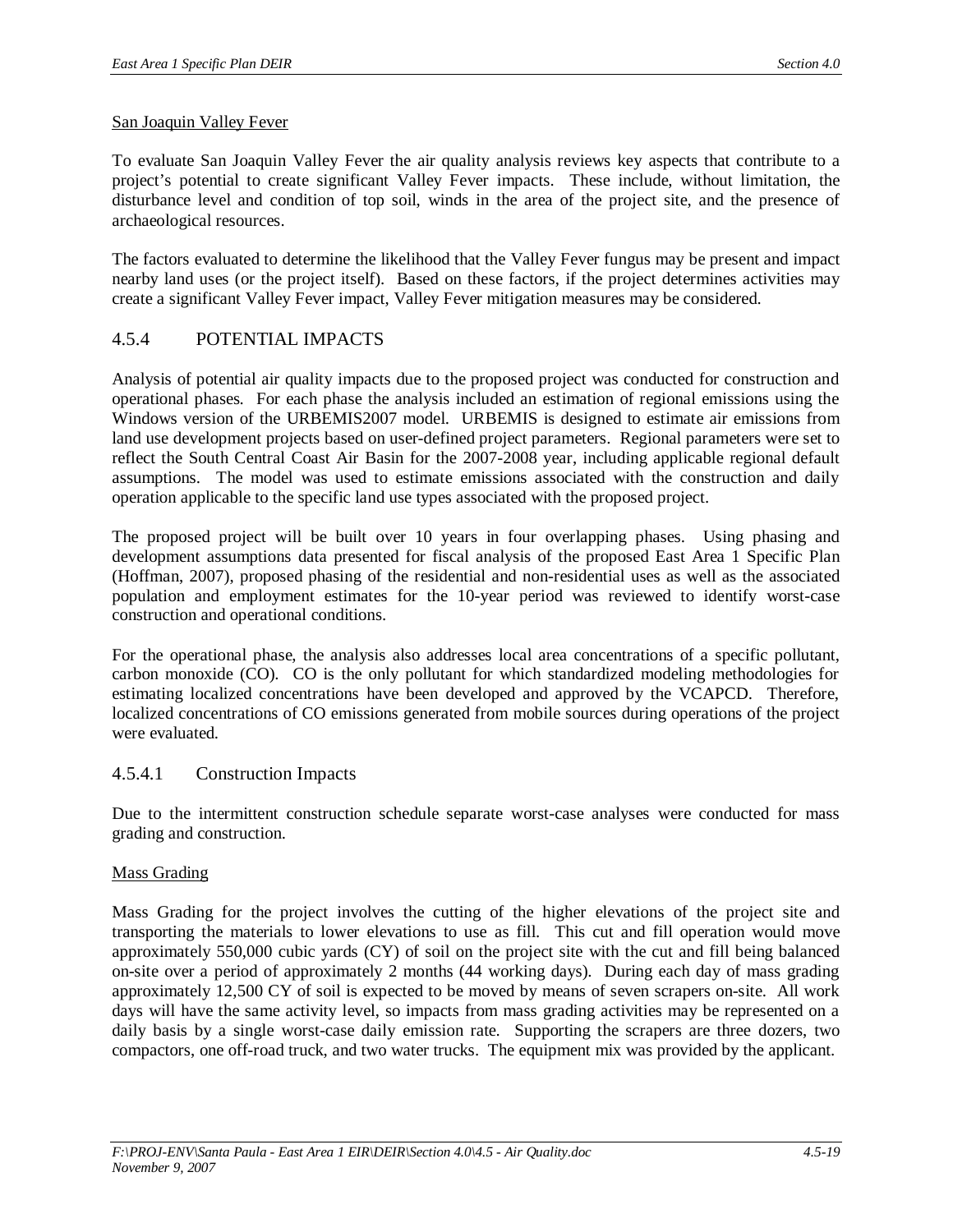### Paving, Building Construction, and Architectural Coatings

The construction emissions analysis was conducted for Year 7, which was identified as the worst-case year due to the overlapping construction activities of the Hahn Creek Neighborhood (Phase II), the Santa Paula Creek Neighborhood (Phase III), and the Foothill Neighborhood (Phase IV). During this year, plans call for the construction of 73 detached single-family residences, 48 attached single-family residences, 53 multifamily residences, 100 assisted living residences, 35 work/live residence/retail spaces, and 40,000 SF of neighborhood retail space.

Each building construction year was planned for an entire 12-month period. The paving period for each building construction year was planned to start concurrently with the start of each building construction year and last one month. The application of the architectural coatings was planned to start two months before the end of each 12-month building construction period and end concurrently with the end of each building construction year.

The URBEMIS 2007 equipment defaults were used to determine the equipment mix for the paving and building construction sub-phases. The equipment mix for the paving sub-phase consisted of one paver, two sets of paving equipment, and one roller. The building construction sub-phase equipment consisted of one crane, one generator set, one welder, three forklifts, and three tractors/loaders/backhoes.

Results of the construction emissions modeling analysis are presented in Table 4.5-4. ROC emissions from grading operations were less than the 25 lbs/day significance threshold, while the  $NO_x$  emissions exceeded the 25 lbs/day significance threshold due to the heavy equipment exhaust emissions. Emissions of ROC and  $NO<sub>x</sub>$  from building construction exceeded the 25 lbs/day significance thresholds. The relatively high ROC emissions are due to the application of architectural coatings.

|                              | <b>EMISSIONS (LBS/DAY)</b> |                 |     |                 |           |            |
|------------------------------|----------------------------|-----------------|-----|-----------------|-----------|------------|
| <b>EMISSIONS SOURCE</b>      | <b>ROC</b>                 | NO <sub>x</sub> | CO. | SO <sub>2</sub> | $PM_{10}$ | $PM_{2.5}$ |
| Grading                      |                            |                 |     |                 |           |            |
| Daily Emission Totals:       | 16                         | 133             | 88  |                 | 203       | 46         |
| <b>VCAPCD Threshold:</b>     | 25                         | 25              |     |                 |           |            |
| Exceeds VCAPCD Threshold?    | No                         | Yes             |     |                 |           |            |
| <b>Building Construction</b> |                            |                 |     |                 |           |            |
| Daily Emission Totals:       | 595                        | 32              | 75  |                 |           |            |
| <b>VCAPCD Threshold:</b>     | 25                         | 25              |     |                 |           |            |
| Exceeds VCAPCD Threshold?    | Yes                        | Yes             |     |                 |           |            |

**TABLE 4.5-4 WORST CASE CONSTRUCTION EMISSIONS IMPACTS**

Source: ENSR (2007).

# 4.5.4.2 Operational Impacts

As previously noted, project construction is estimated to be completed in 10 years from project commencement. For the purposes of this air quality emissions analysis, operational-related air quality impacts were studied for year 2018. The operational air quality impacts would consist of mobile source emissions generated from project-related traffic and from area source emissions generated directly from natural gas, use of consumer products, and landscaping activities. Calculations and discussions related to these emissions sources are presented below.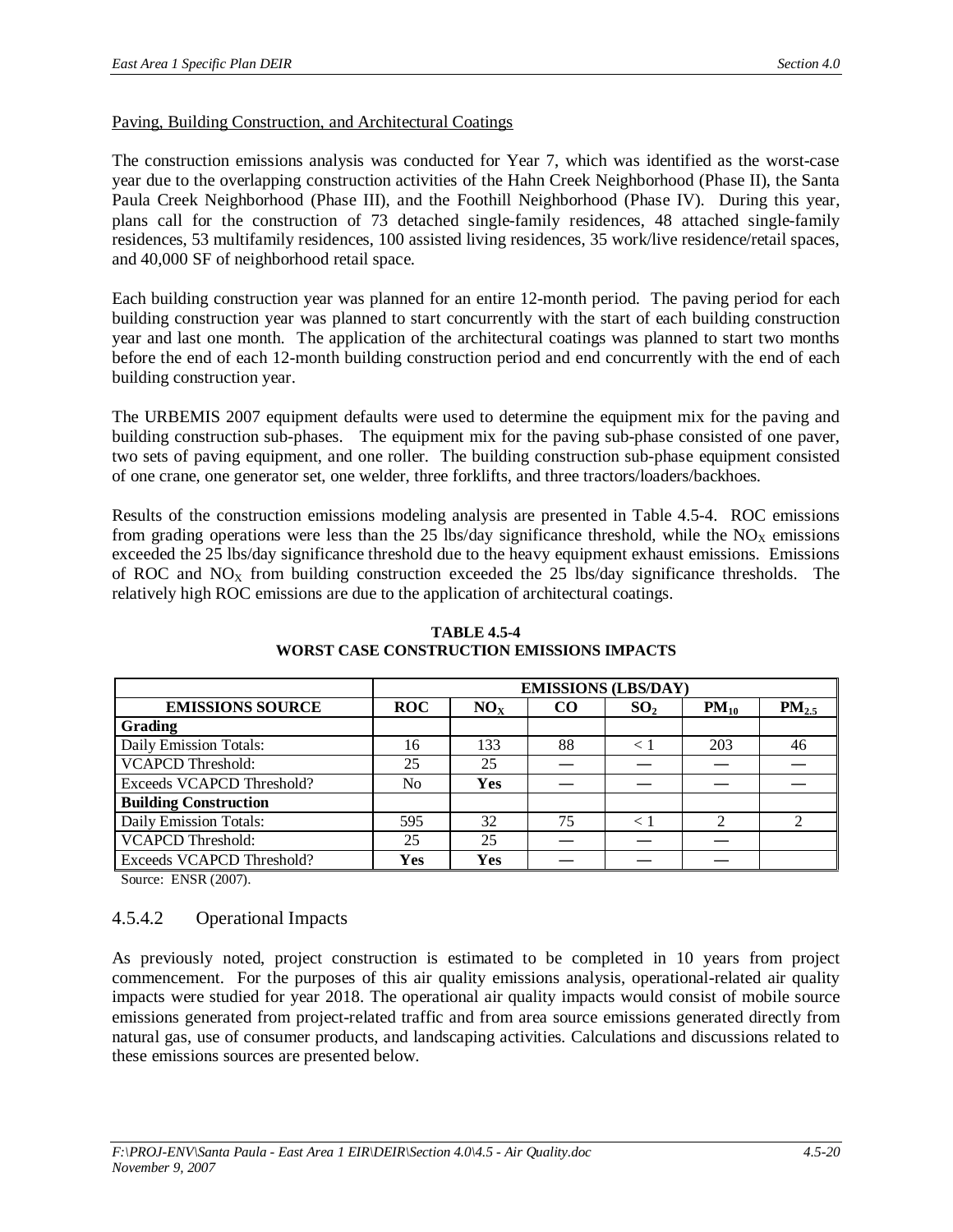### Mobile Source Emissions

Mobile sources consist of emissions from motor vehicles that include tailpipe and evaporative emissions. Depending upon the pollutant being discussed, the potential air quality impact may be of either regional or local concern. For example, ROC,  $NO<sub>X</sub>$ ,  $SO<sub>X</sub>$ , and  $PM<sub>10</sub>$  are all pollutants of regional concern ( $NO<sub>X</sub>$ and ROC react with sunlight to form  $O_3$  [photochemical smog], and wind currents readily transport  $SO_\text{X}$ and  $PM_{10}$ ). However, CO tends to be a localized pollutant, dispersing rapidly at the source. As previously discussed, Ventura County is classified as a severe non-attainment area under the California Clean Air Act for 1-hour ozone and particulate matter  $(PM_{10})$  standards. The air basin is in attainment for the state carbon monoxide (CO) standards. Nitrogen oxides and ROC are regulated  $O_3$  precursors. A precursor is defined as a directly emitted air contaminant that, when released into the atmosphere, forms or causes to be formed or contributes to the formation of a secondary air contaminant for which an ambient air quality standard has been adopted. Project-generated vehicle emissions have been estimated using URBEMIS 2007. This model predicts ROC, CO, NO<sub>X</sub>, SO<sub>X</sub>, PM<sub>10</sub>, PM<sub>2.5</sub>, CO<sub>2</sub> emissions from motor vehicle traffic associated with new or modified land uses; refer to Appendix A of the Santa Paula East Area 1 Air Quality Report for model input and output values used for this project. Project trip generation rates were based on the information provided by the Project Traffic Study (see Appendix D of this DEIR).

As shown in Table 4.5-5, emissions generated by mobile sources associated with the proposed project would exceed established VCAPCD significance thresholds for ROC and  $NO<sub>X</sub>$ , and would result in a significant and unavoidable impact.

|                                  | <b>EMISSIONS (LBS/DAY)</b> |                      |       |                 |           |            |
|----------------------------------|----------------------------|----------------------|-------|-----------------|-----------|------------|
| <b>EMISSIONS SOURCE</b>          | <b>ROC</b>                 | $\rm\mathbf{NO_{X}}$ | CO    | SO <sub>2</sub> | $PM_{10}$ | $PM_{2.5}$ |
| Daily Emission Totals:           | 187                        | 277                  | 2.002 |                 | 229       | 44         |
| VCAPCD Threshold:                |                            | 25                   |       |                 |           |            |
| <b>Exceeds VCAPCD Threshold?</b> | Yes                        | Yes                  |       |                 |           |            |

#### **TABLE 4.5-5 MOBILE SOURCE EMISSIONS IMPACTS**

1. Based on URBEMIS 2007 modeling results, worst-case seasonal emissions for area and mobile emissions.

2. Area Source emissions exclude the use of fireplaces and wood burning stoves.

#### Area Source Emissions

Area source emissions would be generated primarily by natural gas combustion by the various land uses of the proposed project. The primary use of natural gas by the proposed land uses would be to produce space heating, water heating and other miscellaneous heating, or air conditioning. The area source emissions also take into account the use of gasoline-powered gardening and landscaping equipment for the project and use of consumer products by project residents.

As shown on Table 4.5-6, area source emissions from the proposed project would exceed VCAPCD significance thresholds for ROC and  $NO<sub>X</sub>$ .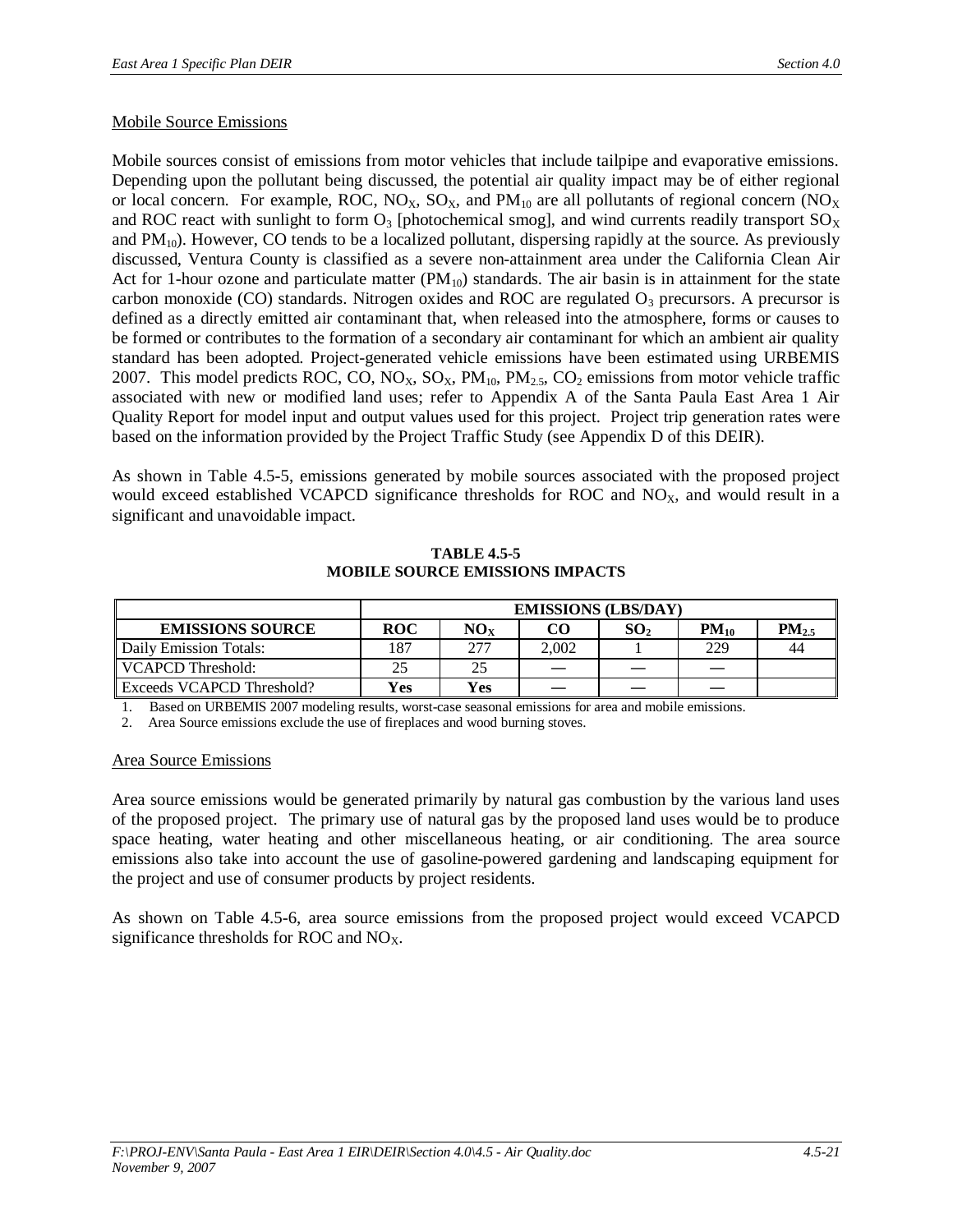|                           | <b>EMISSIONS (LBS/DAY)</b> |               |      |                 |           |            |
|---------------------------|----------------------------|---------------|------|-----------------|-----------|------------|
| <b>EMISSIONS SOURCE</b>   | <b>ROC</b>                 | $\rm{NO_{X}}$ | CO   | SO <sub>2</sub> | $PM_{10}$ | $PM_{2.5}$ |
| Daily Emission Totals:    | 362                        | 43            | .032 |                 | 162       | 156        |
| VCAPCD Threshold:         |                            | 25            |      |                 |           |            |
| Exceeds VCAPCD Threshold? | Yes                        | Yes           |      |                 |           |            |

#### **TABLE 4.5-6 AREA SOURCE EMISSIONS IMPACTS**

1. Based on URBEMIS 2007 modeling results, worst-case seasonal emissions for area and mobile emissions.

2. Area Source emissions exclude the use of fireplaces and wood burning stoves.

# 4.5.4.3 Health Effects

The proposed project would result in the emissions of ROCs,  $NO<sub>X</sub>$ ,  $SO<sub>X</sub>$ ,  $PM<sub>10</sub>$ , and  $PM<sub>2.5</sub>$ . As previously discussed above under *Local Ambient Air Quality*, these criteria pollutants have been known to cause health-related problems to humans. According to the American Lung Association, people with cardiovascular diseases, children, and the elderly are most vulnerable to the health risks associated with air quality pollution. The following provides further discussion on the types of health effects associated with project air emissions:

- ROC The primary health effects of hydrocarbons result from the formation of ozone and its related health effects. High levels of hydrocarbons in the atmosphere can interfere with oxygen intake by reducing the amount of available oxygen through displacement.
- $NOX NOx$  can irritate the lungs, cause lung damage, and lower resistance to respiratory infections such as influenza.
- x CO CO enters the bloodstream and binds more readily to hemoglobin than oxygen, reducing the oxygen-carrying capacity of blood, thus reducing oxygen delivery to organs and tissues. The health threat from CO is most serious for those who suffer from cardiovascular disease. Healthy individuals are also affected, but only at higher levels of exposure. Carbon monoxide binds strongly to hemoglobin, the oxygen-carrying protein in blood, and thus reduces the blood's capacity for carrying oxygen to the heart, brain, and other parts of the body. At high concentrations, CO can cause heart difficulties in people with chronic diseases, and can impair mental abilities. Typically, CO is a localized pollutant and does not disperse far from the source.
- $SOS -$  The major health concerns associated with exposure to high concentrations of  $SO<sub>x</sub>$  are effects on breathing, respiratory illness, diminishment of pulmonary defenses, and aggravation of existing cardiovascular disease. Major subgroups of the population that are most sensitive to  $SO<sub>x</sub>$ are individuals with cardiovascular disease or chronic lung disease (such as bronchitis or emphysema), as well as children and the elderly. Emissions of  $SO<sub>X</sub>$  also can damage the foliage of trees and agricultural crops. Together,  $SO<sub>X</sub>$  and  $NO<sub>X</sub>$  are the major precursors to acid rain, which is associated with the acidification of lakes and streams, and the accelerated corrosion of buildings and public monuments. Sulfur oxides can react to form sulfates, which significantly reduce visibility.
- Particulate Matter These particles are small enough to be inhaled into, and lodged in, the deepest parts of the lung. Acute and chronic health effects associated with high particulate levels include the aggravation of chronic respiratory diseases, heart and lung disease, coughing, bronchitis and respiratory illnesses in children.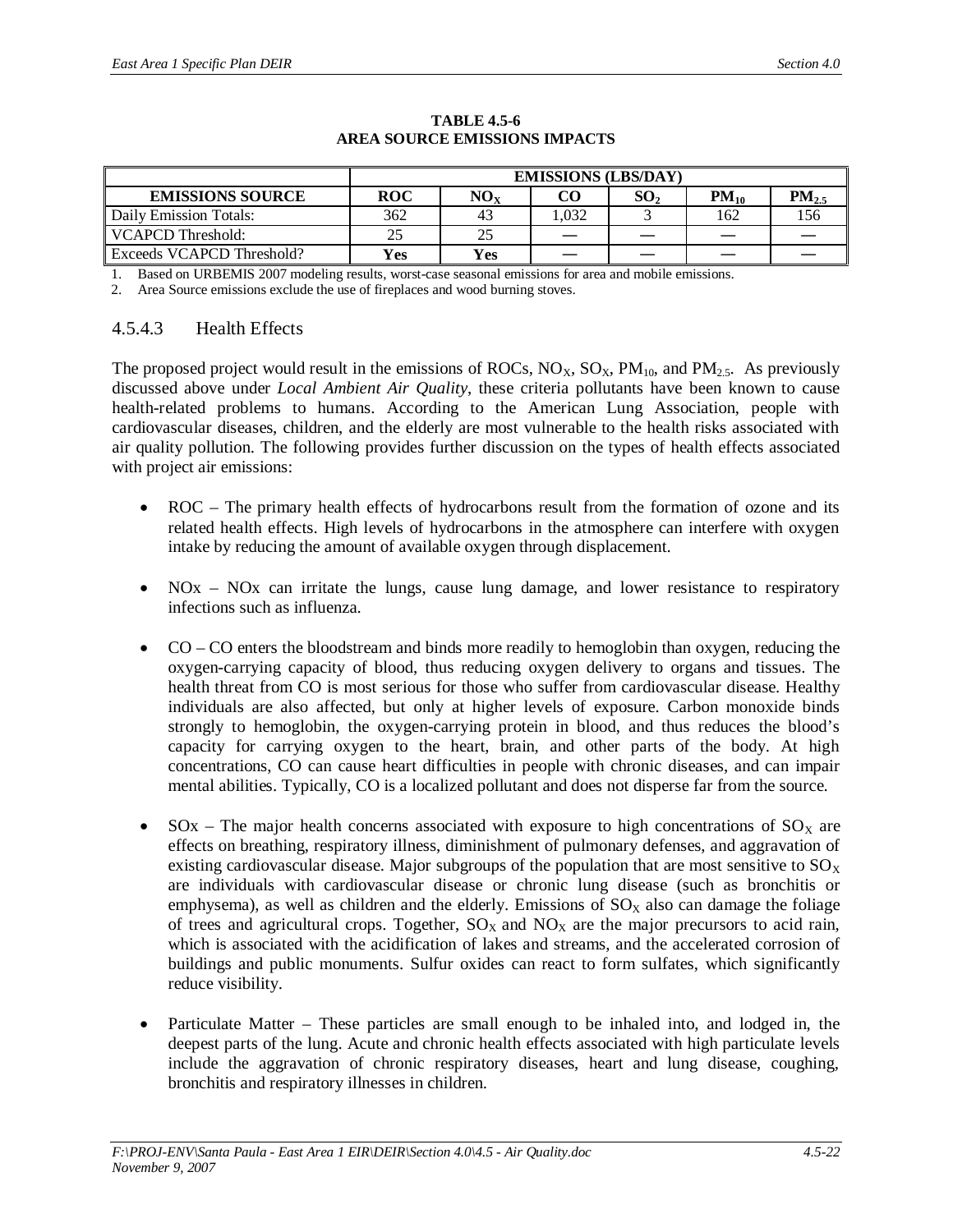# 4.5.4.4 Local Impacts- CO Hotspots Along Roads

# Proposed East Area 1 Project

CO is produced in greatest quantities from vehicle combustion, and is usually concentrated at or near ground level because it does not readily disperse into the atmosphere. As a result, potential air quality impacts to sensitive receptors are assessed through an analysis of localized CO concentrations. Areas of vehicle congestion have the potential to create "pockets" of CO called "hotspots." These pockets have the potential to exceed the state ambient air quality 1-hour standard of 20 ppm or the 8-hour standard of 9.0 ppm. Note that the federal levels are based on 1- and 8-hour standards of 35 and 9 ppm, respectively. Thus, an exceedance condition would occur based on the state standards prior to exceedance of the federal standard.

The project was evaluated to determine if it would cause CO hotspots using the Caltrans CO screening protocol, as recommended by the VCAPCD. Because traffic congestion is highest at intersections where vehicles queue and are subject to reduced speeds, these "hotspots" are typically produced at intersections. Per the project traffic impact analysis prepared by Fehr & Peers/Kaku Associates, CO hotspots analyses was conducted for 11 intersections with projected Level of Service (LOS) of E or worst corresponding to the Project build-out year of 2018.

The Caltrans CO hotspots protocol uses two tables based on geographic location to determine a base 1-hour CO concentration that is modified by various correction factors provided in tables. The geological locations divide projects into those located in Central Valley areas (inland sites) and coastal/coastal valley areas. The 1-hour base CO concentration for the project is determined with these tables by the distance from the nearest traffic lane to the receptor (i.e., three meters, the distance suggested by the Caltrans Protocol as providing the worst-case analysis), and the number of lanes for the roadway closest to the receptor. Once the 1-hour base CO concentration has been determined, its value is modified by the application of corrections factors that include peak traffic volume, average cruise speed, approach and departure performance, percentage of cold starts, and wind direction.

The resulting 1-hour contribution CO concentration is then added to the area background CO concentration. This background concentration is provided by continuous CO measurements conducted at the closest VCAPCD air quality monitoring station to the Project. This air quality monitoring station was sited at the Rio Mesa High School. The maximum 1-hour CO measurement measured by the Rio Mesa Station during its last three years of operation (2002 to 2004) was selected to provide a worst case scenario. This background value of 3.50 ppm was added to the 8-hour contribution CO concentrations to provide the total CO concentrations. Finally a persistence factor of 0.6 for rural and suburban locations was applied to the 1-hour total CO Concentrations to provide estimates of the 8-hour total CO Concentrations.

The resulting concentrations presented in Table 4.5-7, are well below the U.S. Environmental Projection Agency 1-hour and 8-hour and standards of 35 ppm and 9 ppm, respectively, and the State of California 1-hour 20 ppm and 8-hour 9.0 ppm CO standards. Impacts with regard to CO hot spots would be less than significant.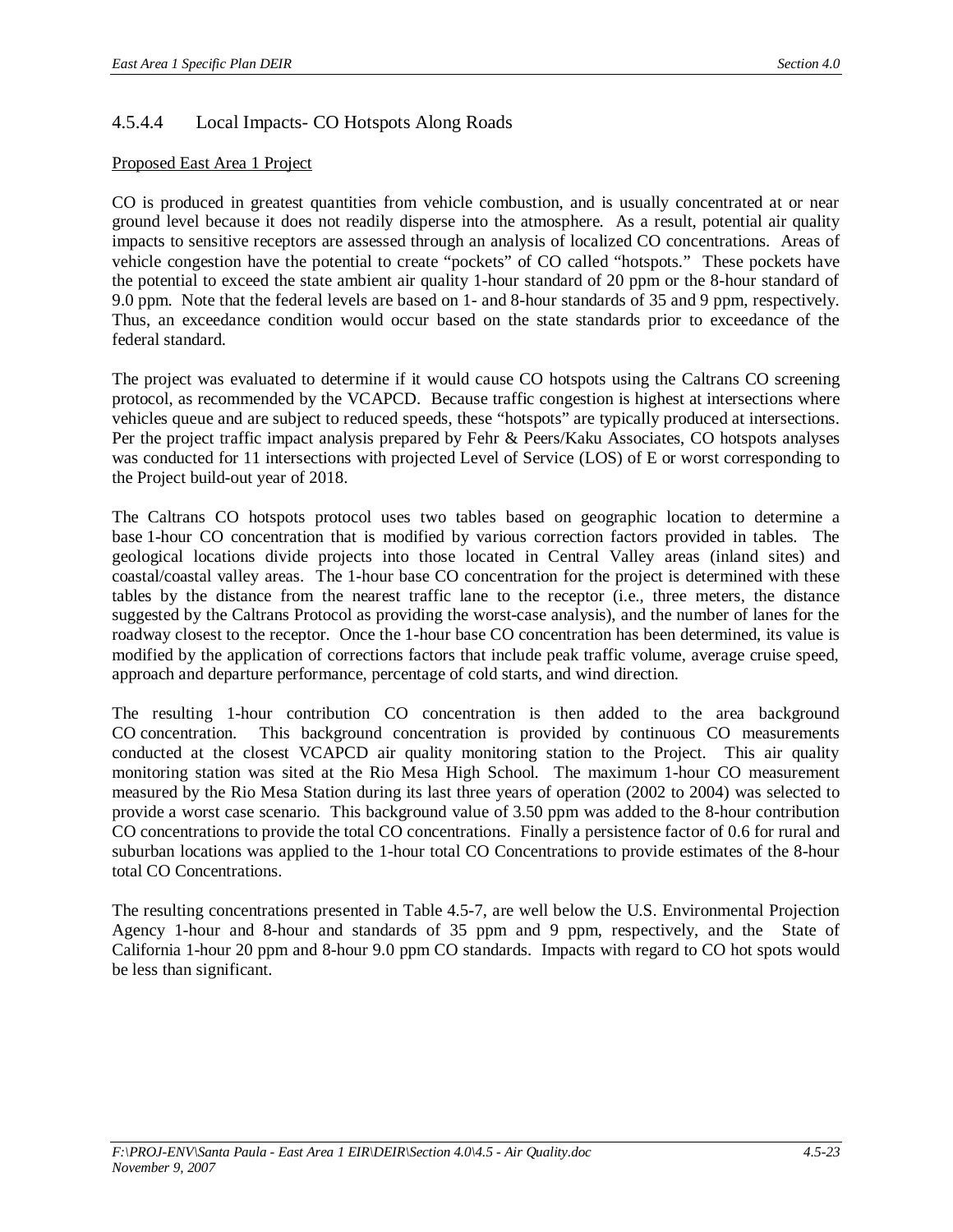|                                                          | <b>CO CONCENTRATIONS</b> |        |  |  |
|----------------------------------------------------------|--------------------------|--------|--|--|
|                                                          | (PPM)                    |        |  |  |
| <b>INTERSECTIONS</b>                                     | 1-HOUR                   | 8-HOUR |  |  |
| <b>Federal CO Standards</b>                              | 35                       | 9.0    |  |  |
| <b>State of California CO Standards</b>                  | 20                       | 9.0    |  |  |
| Telegraph Road & Hallock Drive                           | 10.6                     | 6.4    |  |  |
| 12 <sup>th</sup> Street & Santa Paula Street             | 6.3                      | 3.8    |  |  |
| Ojai Street& Richmond                                    | 8.1                      | 4.9    |  |  |
| Ojai Street & Orchard Street                             | 5.3                      | 3.2    |  |  |
| Ojai Street & Saticoy Street                             | 6.4                      | 3.8    |  |  |
| Ojai Street/10 <sup>th</sup> Street & Santa Paula Street | 9.1                      | 5.5    |  |  |
| 10 <sup>th</sup> Street & Harvard Boulevard              | 9.6                      | 5.8    |  |  |
| 8 <sup>th</sup> Street & Santa Paula Street              | 5.9                      | 3.5    |  |  |
| Palm Avenue & Santa Paula Street                         | 5.3                      | 3.2    |  |  |
| Steckel Drive & Santa Paula Street                       | 5.3                      | 3.2    |  |  |
| Peck Road & Main Street/Harvard                          | 10.1                     | 6.0    |  |  |
| $C_{\text{out}}$ $\sim$ $\Gamma$ NICD $(2007)$           |                          |        |  |  |

#### **TABLE 4.5-7 CO HOTSPOTS ANALYSIS RESULTS**

Source: ENSR (2007).

# 4.5.4.5 Health Risk Assessment from Construction-Related Toxic Air Emissions

A Health Risk Assessment (HRA) was conducted for the proposed project in conjunction with the air quality and environmental impact analysis required under the CEQA.

# Toxic Air Contaminants of Concern

The air quality concern addressed in a health risk assessment measures the potential exposure of public receptors to emissions of particulate matter from diesel-fueled construction equipment engine exhaust. The regulated pollutant surrogate for this air toxic substance is commonly referred to as diesel particulate matter (DPM). In 1990, the State of California administratively listed under Proposition 65 the particulates formed in the exhaust of diesel powered equipment as a chemical known to the State to cause cancer. For estimating risks due to diesel particulate matter exhaust, the risk assessment methodology used was consistent with that employed by the ARB in the document entitled Risk Reduction Plan to Reduce Particulate Matter Emissions from Diesel-Fueled Engines and Vehicles (ARB, 2000).

# *Health Risk Factors*

Diesel particulate emissions were evaluated in this HRA using health values approved by the OEHHA and the ARB for use in facility health risk assessments conducted for the AB2588 Air Toxics Hot Spots Program. The published OEHHA health effect values for diesel particulate matter used in this HRA are listed in Table 4.5-8. The table lists the OEHHA adopted inhalation and oral cancer slope factors and inhalation and oral noncancer chronic Reference Exposure Levels (RELs). The cancer potency factors and reference exposure levels (RELs) used were obtained from the OEHHA HRA Guidance Document. Although DPM contributes to cancer risk and non-cancer chronic (respiratory) impacts, cancer risk from DPM will show first as a significant impact and therefore was the focus of this health risk analysis.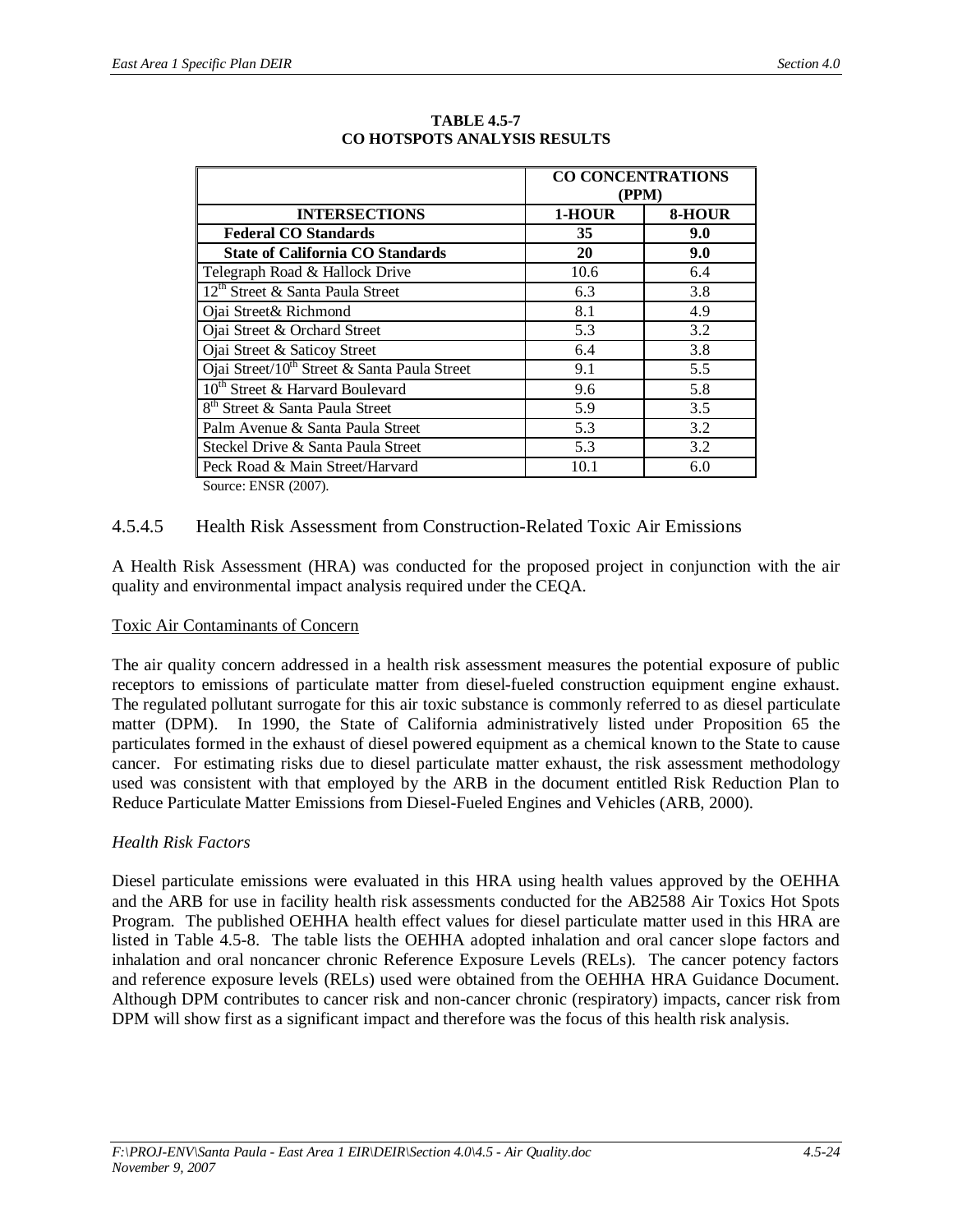|                                            | <b>CANCER RISK</b>                                                         |                                                           | <b>NON-CANCER EFFECTS</b>                                       |                                                               |  |
|--------------------------------------------|----------------------------------------------------------------------------|-----------------------------------------------------------|-----------------------------------------------------------------|---------------------------------------------------------------|--|
| <b>COMPOUND</b><br>(CAS NUMBER)            | <b>INHALATION</b><br><b>CANCER</b><br><b>POTENCY</b><br>$(MG/KG-DAY)^{-1}$ | <b>INHALATION</b><br><b>UNIT RISK</b><br>$(MGM^{3})^{-1}$ | <b>CHRONIC</b><br><b>INHALATION</b><br>REL (MG/M <sup>3</sup> ) | <b>ACUTE</b><br><b>INHALATION</b><br>REL (MG/M <sup>3</sup> ) |  |
| Diesel Particulate<br><b>Matter</b> (9901) |                                                                            | $3.0 \times 10^{-4}$                                      | 5.0                                                             |                                                               |  |

**TABLE 4.5-8 RISK ASSESSMENT HEALTH VALUES FOR SUBSTANCES OF POTENTIAL CONCERN**

Source: OEHHA, 2003.

#### *Risk Definition and Significance Threshold*

Cancer risk is the probability or chance of contracting cancer over a human life span, which is assumed to be 70 years. Carcinogens are not assumed to have a threshold below which there would be no human health impact. In other words, any exposure to a carcinogen is assumed to have some probability of causing cancer; the lower the exposure, the lower the cancer risk (i.e., a linear, no-threshold model). Under various state and local regulations, an incremental cancer risk of 10-in-one-million due to a project is considered to be a significant impact on public health. For example, the 10-in-one-million risk level is used by the Air Toxics "Hot Spots" (AB2588) program and California's Proposition 65 as the public notification level for air toxic emissions from existing sources. The Ventura County Air Quality Assessment Guidelines (October, 2003) states that the recommended significance threshold for toxic air contaminant emissions is a health risk impact above 10 in a million.

#### Exposure Assessment

Diesel engine exhaust is emitted from a broad range of on- and off-road diesel engines and the particulate phase is commonly found throughout the environment and varies in size and composition. Fine and ultrafine diesel particulates are of the greatest health concern because these particles, which may be composed of elemental carbon with adsorbed compounds such as organics, sulfates, nitrates, metals, and other trace elements, can enter human lungs.

#### *Emission Sources (Activities)*

Assessments of public health impacts from emissions of DPM are typically conducted for operating facilities that would expose sensitive receptors to high concentrations of DPM over a long period of time. Per guidelines of the California OEHHA and the California Air Pollution Control Officers Association (CAPCOA) guidelines, estimating the cancer risk from DPM is typically not required for construction activities, as they occur for a short period of time and therefore would not measurably increase cancer risk. However, to provide a conservative analysis for construction impact, a health risk analysis was performed for East Area 1 using air dispersion modeling analysis. Because the proposed project is a mixed use development and not an industrial facility with continuous operations, this HRA addressed specifically health risks from construction activities.

Construction of the proposed project is scheduled to occur in four phases throughout the 10-year build-out period. Each phase will include separate site grading activities that will prepare the five Planning Areas of the East Area 1 project for development. During each construction period associated with a Planning Area, project design estimates show approximately 2.2 million cubic yards of soil movement in four (4) equal phases (approximately 550,000 cubic yards per phase). At this time the soil balance is expected to remain entirely onsite with no required offsite soil disposal. Site grading during a Planning Area construction period is expected to be 44 working days in duration with an average soil movement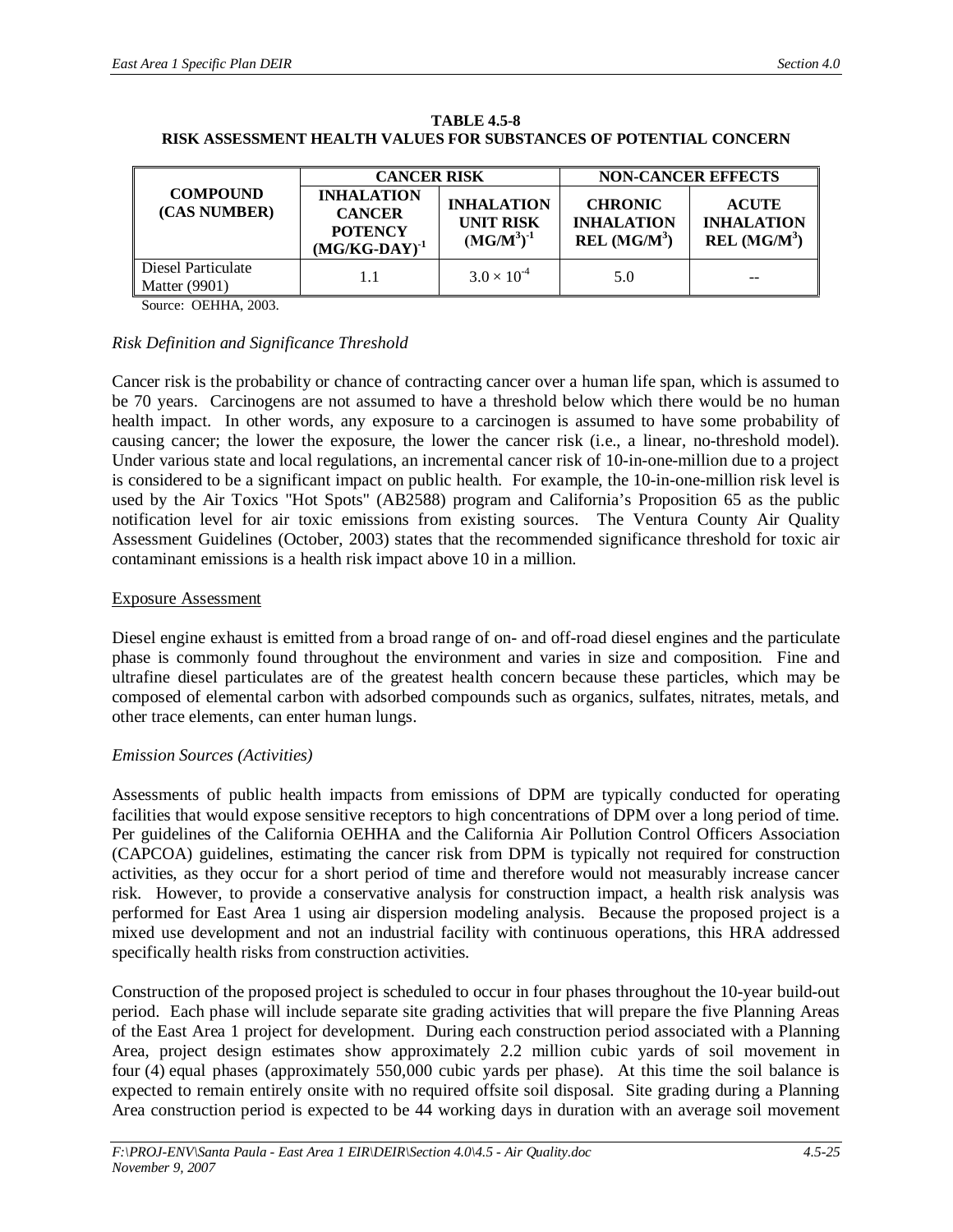of 12,500 cubic yard per day. Construction equipment that would generate DPM pollutant emissions would consist of dozers (3), scrapers (7), compactors (2), rock trucks (1), and water pulls (2). Soil volume estimates and site grading schedule were based on scrapper capacities and expected daily turnaround time per onsite haul trip.

### *Emission Estimates*

The Ventura County Guidelines recommend the use of the latest version of the URBEMIS program to estimate project pollutant emissions. In June 2007 Version 9.2 of the program was released, and it includes emission factors for motor vehicles from EMFAC2007 and off-road equipment from OFFROAD2007, and estimates separate emissions for the pollutant "PM $_{10}$  Exhaust," as well as PM<sub>10</sub> from fugitive dust. EMFAC2007 and OFFROAD2007 are models developed by the California Air Resources Board for developing mobile source emission factors. DPM emissions from the East Area 1 project construction activities were calculated as  $PM_{10}$  Exhaust using URBEMIS2007. An overall emission profile for the 10-year phasing was developed to identify DPM emissions for the worst-case year (year with the highest  $PM_{10}$  Exhaust emissions) based on results of the URBEMIS program. The DPM emissions that would be associated with mass grading of each construction phase were quantified using the current estimates of numbers of construction equipment expected to be used during the grading phase.

Diesel particulate matter impacts associated with onsite construction included developing estimates of the number the equipment and activity pattern to be used during site grading and construction. According to the construction schedule for the project, any given site grading period will produce a similar level of DPM emission from construction equipment, therefore annualized hourly DPM emissions were based are identified as daily average. Because all phases are estimated to have an equivalent soil movement and construction equipment profile, the size (acres) of each Planning Area is a neutral consideration when estimating maximum emission levels. DPM emissions were taken from the URBEMIS construction outputs for the proposed project; refer to the Santa Paula East Area 1 Air Quality Report included as Appendix E of this DEIR. Maximum daily emissions of  $PM_{10}$  Exhaust were determined to be 5.69 pounds per day. Assuming a 44-day grading period,  $PM_{10}$  Exhaust emissions from diesel-fueled construction equipment engines would be 250.4 pounds per year. This level of emission is expected to occur four separate times during the 10-year phasing of the East Area 1 project, but it is not expected that two or more of these 44-day grading cycles will occur within a 12-month period. As noted above, only emissions shown in URBEMIS due to  $PM_{10}$  from diesel exhaust (not the inert silicates from dust) were evaluated for cancer-risk.

# Air Dispersion Modeling Analysis

Concentrations of air toxic substances in ambient air were estimated from mass grading emissions through use of air dispersion modeling analysis, appropriate meteorological data, model source release parameters and receptors.

To ensure identification of maximum impacts at actual receptor locations, all sensitive receptors located within 2 kilometers of the East Area 1 project site were identified using a windshield survey, Google Earth, Yahoo Yellow Pages, and City of Santa Paula website. The closest receptor identified was located 0.56 miles, or 0.9 kilometers from the project site.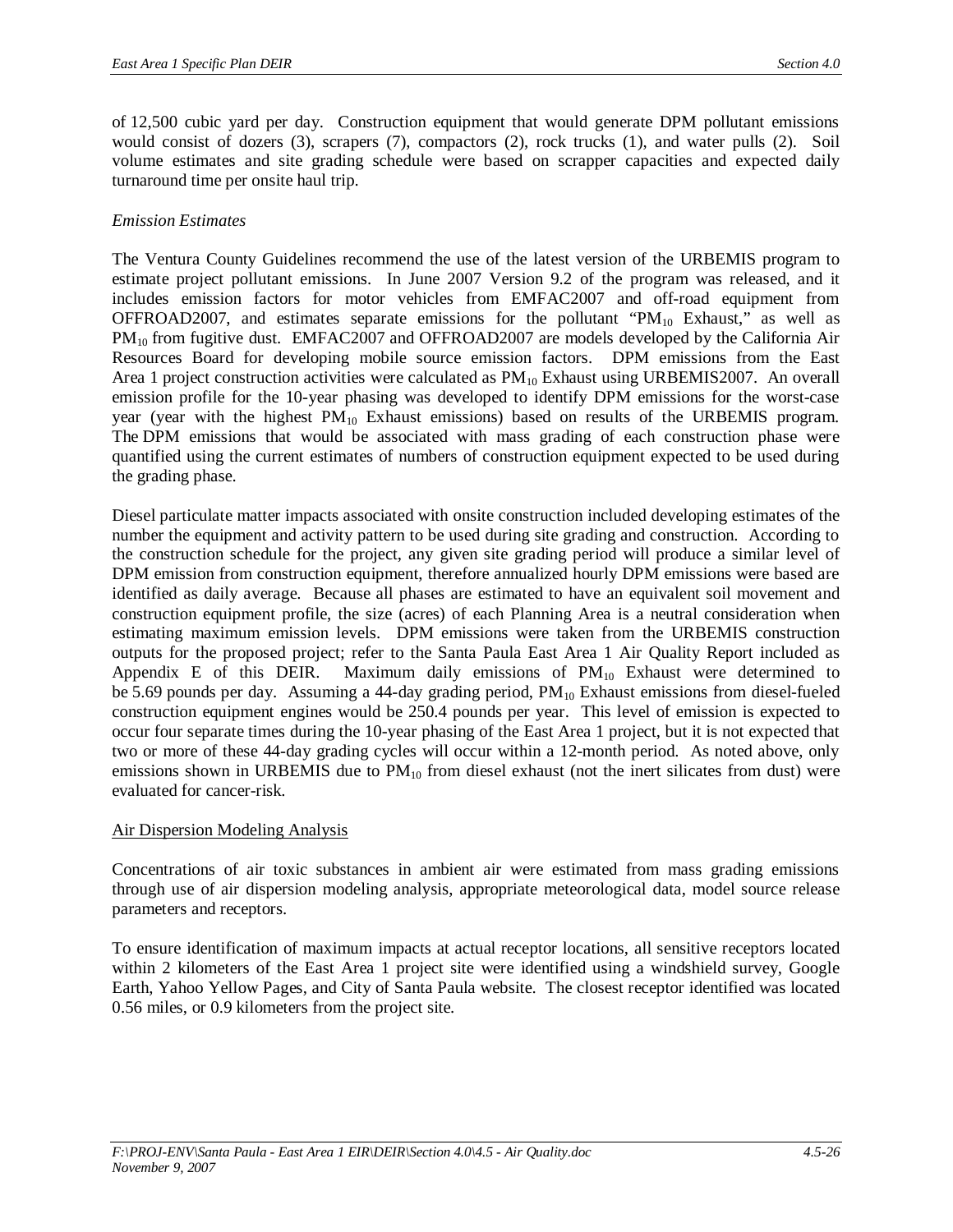#### Health Risk Assessment Results

Potential health impacts were determined using the estimation of dose and exposure through inhalation methods described in Section 5.4 of the OEHHA HRA Guidelines. The chief exposure assumption for cancer risk is one of continuous exposure to DPM concentrations produced by continuous emissions at the maximum emission rates over a 70-year period at each receptor location. Actual risks are not expected to be any higher than the 70-year predicted risks and are likely to be substantially lower, particularly when considering short-term emission increases such as construction-related equipment use. The cancer risk for an inhaled air toxic is estimated by multiplying the exposure concentration by the breathing rate (L/kg-day) times the inhalation cancer potency factor  $(mg/kg-day)^{-1}$ .

The expected diesel construction emission concentrations from the ISCST3 model at the highest offsite receptor location is 0.0348 micrograms per cubic meter  $(\mu g/m^3)$ . This receptor is located at 900 meters (0.9 kilometers, or 0.5 miles) due west of the project site. The maximum exposed individual residential (MEIR) cancer risk for an adult is 2.1 in one million, or  $2.1 \times 10^{-6}$ . The MEIR cancer risk for a child  $3.0 \times 10^{-6}$  and the maximum exposed individual cancer risk for an occupational worker (MEIW) is  $0.54 \times 10^{-6}$ . Each maximum exposure is based on varying exposure assumptions as identify by OEHHA. Table 4.5-9 presents cancer risk estimates from construction activities assuming 10-year exposure duration.

**TABLE 4.5-9 SUMMARY OF MAXIMUM HEALTH RISK IMPACTS BY INDIVIDUAL RECEPTOR**

| <b>INDIVIDUAL RECEPTOR TYPE</b>            | <b>ANNUAL</b><br><b>AVERAGE</b><br><b>CONCENTRATION</b><br>$(\mu G/M^3)$ | <b>CANCER RISK</b><br>IMPACT $^{(1)}$ |
|--------------------------------------------|--------------------------------------------------------------------------|---------------------------------------|
| Maximum Exposed Individual Receptor (MEIR) | 0.0348                                                                   | $2.1 \times 10^{-6}$                  |
| Maximum Exposed Individual Child (MEIC)    | 0.0348                                                                   | $3.0 \times 10^{-6}$                  |
| Maximum Exposed Individual Worker (MEIW)   | 0.0348                                                                   | $5.4 \times 10^{-7}$                  |

(1) Cancer risk shown is total cancer risk, expressed in cases per million, from diesel particulate matter. Cancer risk for residential receptor is based on a 10-year exposure period for completion of all project phasing. Cancer risk for worker is based on an adjusted exposure in accordance with OEHHA.

The point of maximum impact is located within 100 meters of the project site and was modeled as  $0.49 \mu g/m^3$ . The PMI is not a location of an actual receptor. In addition, receptors located within the area source are not considered reliable indications of downwind concentration. In accordance with the VCAPCD Guidelines to evaluate cancer risk based upon air concentrations, the modeled results for particulate matter concentrations are below the CAAQS, and thus present a very low cancer risk.

Estimated cancer risks at all receptors evaluated in this health risk analysis were determined to be less than the VCAPCD significance level of 10 in one million. Detailed health risk calculations and ISCST3 model outputs for all health risk results are provided in the Santa Paula East Area 1 Air Quality Report included as Appendix E of this DEIR.

#### Health Risk Uncertainty Analysis

Sources of uncertainty in the assessment of risks to public health include emissions estimates, dispersion modeling, exposure characteristics, and extrapolation of toxicity data in animals to humans. To address this uncertainty, highly conservative assumptions were used in this risk assessment, as are discussed in the Santa Paula East Area 1 Air Quality Report included as Appendix E of this DEIR.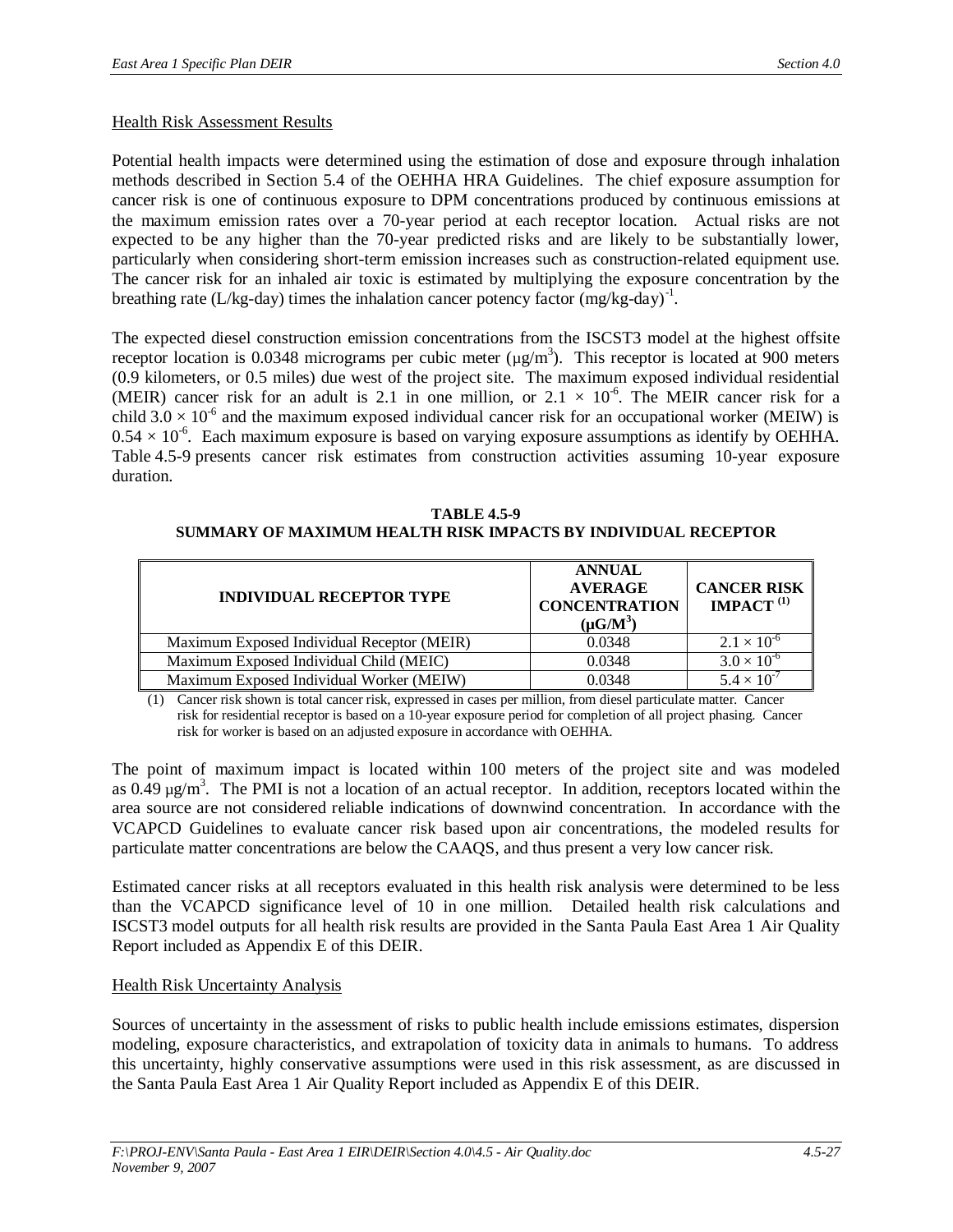# 4.5.4.6 Global Climate Change Impacts

There are no existing methodologies that address the regulation of greenhouse gases (GHGs). In addition, there are currently no health-based standards that measure the threat GHGs, including  $CO<sub>2</sub>$ , pose on human health.  $CO<sub>2</sub>$  is generally a global pollutant and ordinarily poses an indirect threat to human health because  $CO_2$  production, among other things, contributes to climate change. The proposed project's  $CO_2$ production will contribute to climate change and climate change will also impact the project. This report acknowledges that greenhouse gases are a serious concern and steps will be taken to reduce  $CO<sub>2</sub>$  amounts. Ultimately, however, the project will have a net gain of  $CO<sub>2</sub>$ .

However, the proposed project is pedestrian oriented. The proposed project is designed to promote walking between neighborhoods, streets are designed with bike lanes, and ample bike parking will be made available at commercial sites. Transportation contributes approximately 41% of California's GHGs (including  $CO<sub>2</sub>$ ); therefore, any effort made to reduce driving is significant. In addition, buildings are designed to be energy efficient with solar panel option for buyers, and trees to provide natural cooling and shade during the summer and allow filtered light for the winter. There also will be a transit station for commuting outside the project area. The City also promotes recycling to limit the amount of solid waste sent to landfills. While mitigation efforts will offset  $CO<sub>2</sub>$  production, they will not cause the operational phase to be carbon neutral, and therefore will conflict with the state of California's objective of achieving 1990 CO2 levels by 2020.

The proposed project will most likely contribute a significant amount of greenhouse gases and although mitigation efforts will be taken the project might conflict with the spirit of S-3-05.

As discussed previously, there are currently no health-based standards that measure the threat GHGs, including  $CO<sub>2</sub>$ , pose on human health. However, as the major contributor to global warming,  $CO<sub>2</sub>$  is an indirect threat to humans due to global warming's potential to change climate patterns thus affecting human health and welfare. The proposed project's construction and operational phases will result in an increase in  $CO<sub>2</sub>$ . Yet because neither the State nor the Federal governments have established specific thresholds of significance regarding  $CO<sub>2</sub>$ , this EIR cannot assess the degree to which the proposed project will impact climate change. It can be stated that the proposed project is contributing to a significant problem but the degree of significance cannot be determined at this time. It is anticipated that a baseline for operation will be established after which a degree of significance may be determined.

An estimation of  $CO<sub>2</sub>$  emissions from the proposed project was developed using the URBEMIS 2007 v9.2 program. URBEMIS factors in number of households, commercial, educational, and recreational facilities in order to calculate  $CO<sub>2</sub>$  emissions. The operational phase sources of  $CO<sub>2</sub>$ include stationary sources such as electricity and natural gas consumption. Mobile sources are based upon an estimated fleet of vehicles and projected average trips per day divided into work, shop, or other commutes. Operational  $CO<sub>2</sub>$  estimates are based upon fine site grading, building construction, application of architectural coatings, and laying of asphalt.

The methodology includes estimates of  $CO<sub>2</sub>$  by year for each source. Multiple runs for worst case scenarios depending on year were ran. The following data is the year with the most  $CO<sub>2</sub>$  emissions. The largest year of construction  $CO<sub>2</sub>$  emissions amounted to 2,179 tons per year. Operational and source emission totaled 14,702 tons per year unmitigated and 12,260 tons per year with mitigation, a 12.88 percent decrease.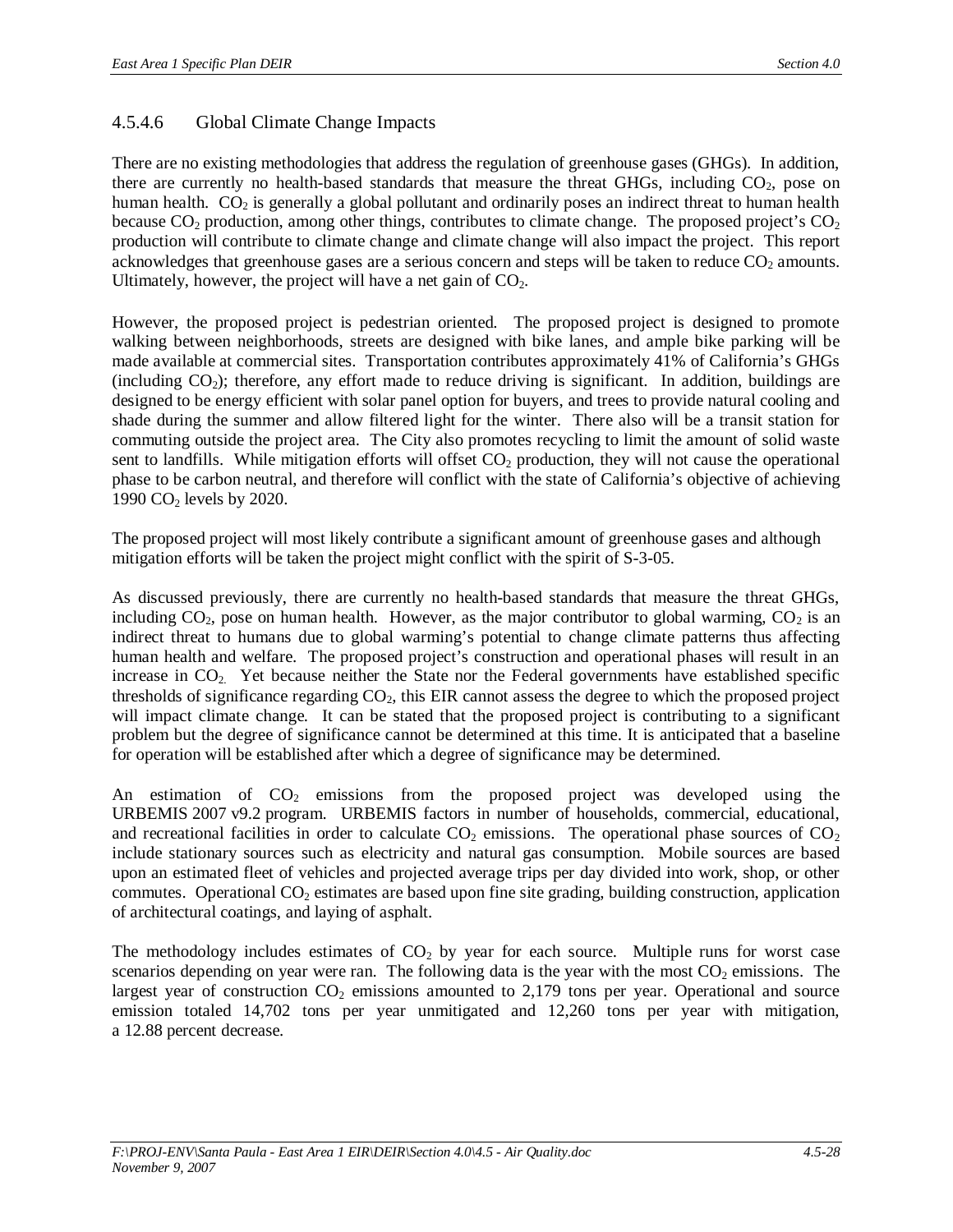### *Overall Impact Assessment*

A significant impact determination associated with global climate change of the proposed project cannot be determined as it would be speculative because no adopted thresholds of significance currently exist for measuring the impact of global climate change on or from a project. However, design features are incorporated within the proposed project (such as pedestrian oriented design features discussed above) which would generally minimize global climate change impacts. In addition, mitigation measures are provided below that would generally reduce global climate change impacts.

# 4.5.4.7 Odor Impacts

The proposed project would develop additional urban uses on the project site, similar to uses already existing on and around the project site. The project does not propose uses that would generate significant objectionable odors, although it is possible that odors from restaurant operations may be occasionally perceptible. Operation of the proposed project will involve the disposal of refuse, including domestic and food service refuse from residential and retail uses. Existing restaurants may also dispose of refuse in trash containers near to proposed residential uses. This refuse would be disposed of in outdoor trash receptacles and could generate occasional odors pending regular collection and ultimate disposal into a sanitary landfill. However, project-generated refuse would be disposed into appropriate trash collection containers, which would be covered and enclosed as required by the City. As a result, impacts from odors would remain less than significant.

# 4.5.4.8 Valley Fever

The San Joaquin Valley Fever is an infectious disease caused by the fungus *Coccidioides immitis*. San Joaquin Valley Fever, commonly known as Valley Fever manifests itself as an infection that enters the body through inhalation of the *Coccidioides immitis* spores that have become airborne when dry, dusty soil or dirt is disturbed by wind, construction farming, or other activities. The Valley Fever fungus tends to be found at the base of hillsides, in virgin, undisturbed soil. It usually grows in the top few inches of soil, but can grow down to 12 inches. The fungus does not survive well in highly populated areas because there is not usually enough disturbed soil for it to grow. Additionally, the fungus is not likely to be found in soil that has been or is being cultivated and fertilized. This is because man-made fertilizers, such as ammonium sulfate, enhance the growth of the natural microbial competitors of the Valley Fever fungus. Infection is most frequent during summers that follow a rainy winter or spring, especially after wind and dust storms. Valley Fever infection commonly occurs in arid and semiarid areas of the western hemisphere. In Ventura County, the Valley Fever fungus is most prevalent in the County's dry, inland regions.

In its progressive form, Valley Fever may cause a chronic infection of many organs, including the skin, lymph glands, spleen, liver, bones, kidneys, and brain. Its primary form, symptoms appear as a mild upper respiratory infection, acute bronchitis, or pneumonia. The most common symptoms are fatigue, cough, chest pain, fever, rash, headache, and joint aches. In the remaining 40 percent, symptoms range from mild to severe. Individuals most vulnerable to Valley Fever are agricultural workers, construction and road workers, and archeologists, because they are exposed to the soil where the fungus might be just below the surface.

The proposed project would include earth-moving activities during the grading phase that will cut soil from the higher elevations of the Project site for use as fill at the lower elevations of the site. These activities would be conducive to disturbing the *Coccidioides immitis* spores that tend to be found at the base of hillsides, but due to the former use of the Project site for agriculture purposes, the probability of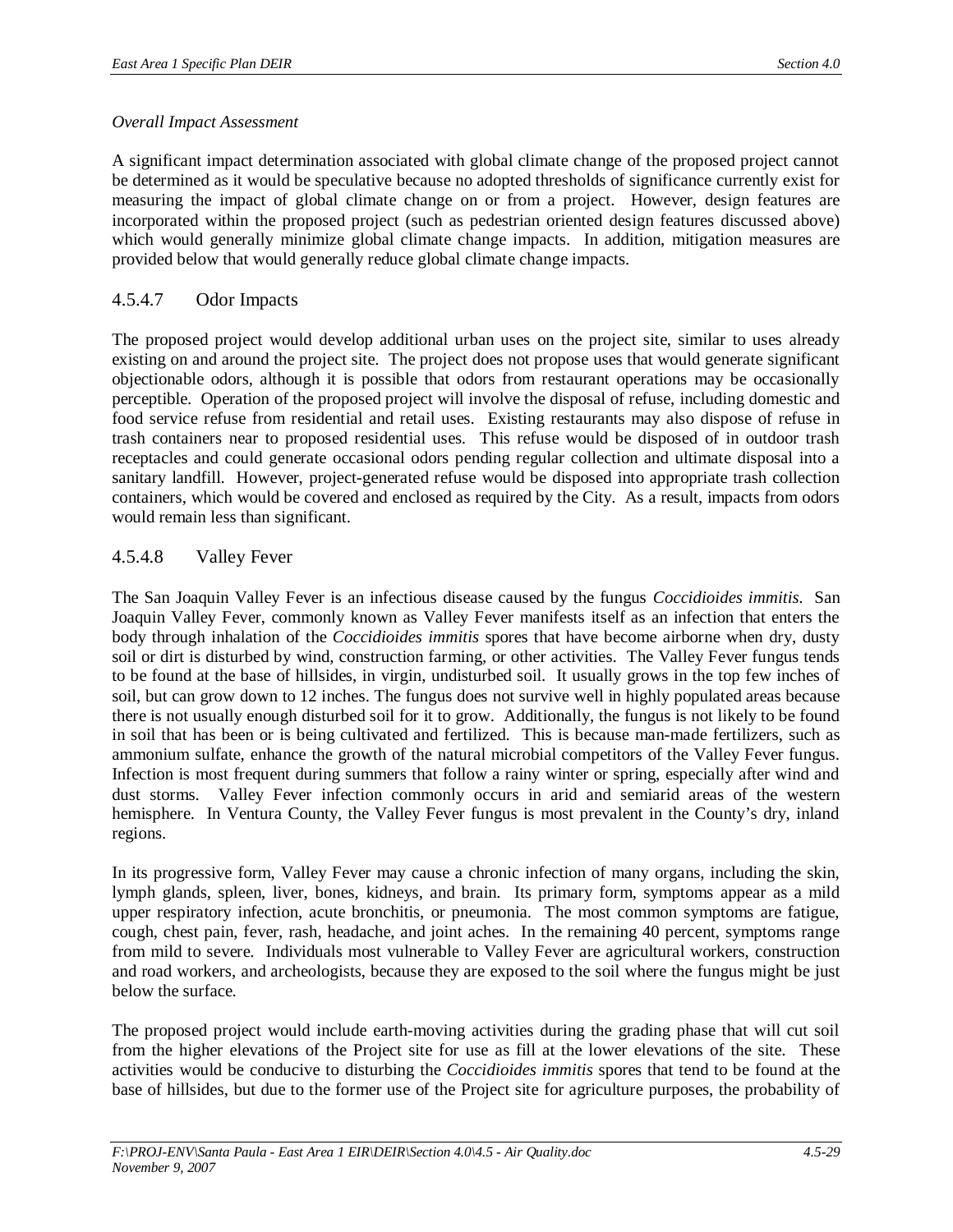infection from the inhalation of *Coccidioides immitis* spores is unlikely. Therefore, impacts related to exposure of people to Valley Fever would be less than significant.

# 4.5.4.9 Project Consistency with Air Quality Plans and Policies

The 1994 AQMP, 1995 AQMP Update, and 1997, 2004, and soon to be released 2007 Revisions were prepared to accommodate growth, and to attain the Federal 8-Hour Ozone Standard by June 15, 2013. Projects that are considered consistent with the AQMP would not interfere with attainment, because this growth is included in the projections utilized in the formulation of the AQMP. Therefore, projects, uses, and activities that are consistent with the applicable assumptions used in the development of the AQMP would not jeopardize attainment of the air quality levels identified in the AQMP, even if they exceed the VCAPCD's recommended daily emissions thresholds. According to the VCAPCD, inconsistent projects are usually those which cause the jurisdiction's AQMP population projections to be exceeded by a substantial amount, or for an indefinite period of time. For residential projects, a finding of inconsistency would be made if the project would cause the area in which it would be located to exceed the AQMP population forecasts. The proposed project's consistency with the AQMP is discussed below. Inconsistency is considered a significant cumulative air quality impact.

# Population Forecast Consistency

The AQMP Growth/Non-Growth Area Totals through March 31, 2006 indicate an estimated population of 24,930 for the City of Santa Paula. The Southern California Association of Governments (SCAG) population projections used by SCAG's Modeling section to forecast travel demand and air quality for planning activities such as the Regional Transportation Plan (RTP), the Air Quality Management Plan (AQMP), Regional Transportation Improvement Program (RTIP), and the Regional Housing Plan forecast a population of 32,033 for 2010, 34,388 for 2015, and 36,919 for 2020. Population additions to the City of Santa Paula resulting from the project over a 10-year period between 2008 and 2018 are anticipated as follows:

- $\bullet$  Years 2008 through 2010 will add 1,369 people;
- $\bullet$  Years 2011 through 2015 will add 2,878 people; and
- $\bullet$  Years 2016 through 2018 will add 1,028 people.

The determination of compliance with the AQMP with respect to population was calculated as follows:

- The addition of the Project contribution of 1,369 people for the years 2008 through 2010 to the 2005 SCAG Santa Paula forecast figure of 29,548 resulted in a 2010 population of 30,917 that is less than the 2010 SCAG Santa Paula forecast figure of 32,033 (29,548 + 1,369 = 30,917  $\lt$ 32,033).
- The addition of the Project contribution of 2,878 people for the years 2011 through 2015 to the 2010 SCAG Santa Paula forecast figure of 32,033 results in a 2015 population of 34,911 that exceeds the 2015 SCAG Santa Paula forecast figure of  $34,388$  by  $523$  people  $(32,033 + 2,878)$  =  $34,911 > 34,388$ ).
- The addition of the Project contribution of 1,028 people for the years 2016 through 2018 to the population calculated in the step above (34,911), results in a 2018 population of 35,939 that is less than the 2020 SCAG Santa Paula forecast figure of  $36,919$   $(34,911 + 1,028 = 35,939 <$ 36,919).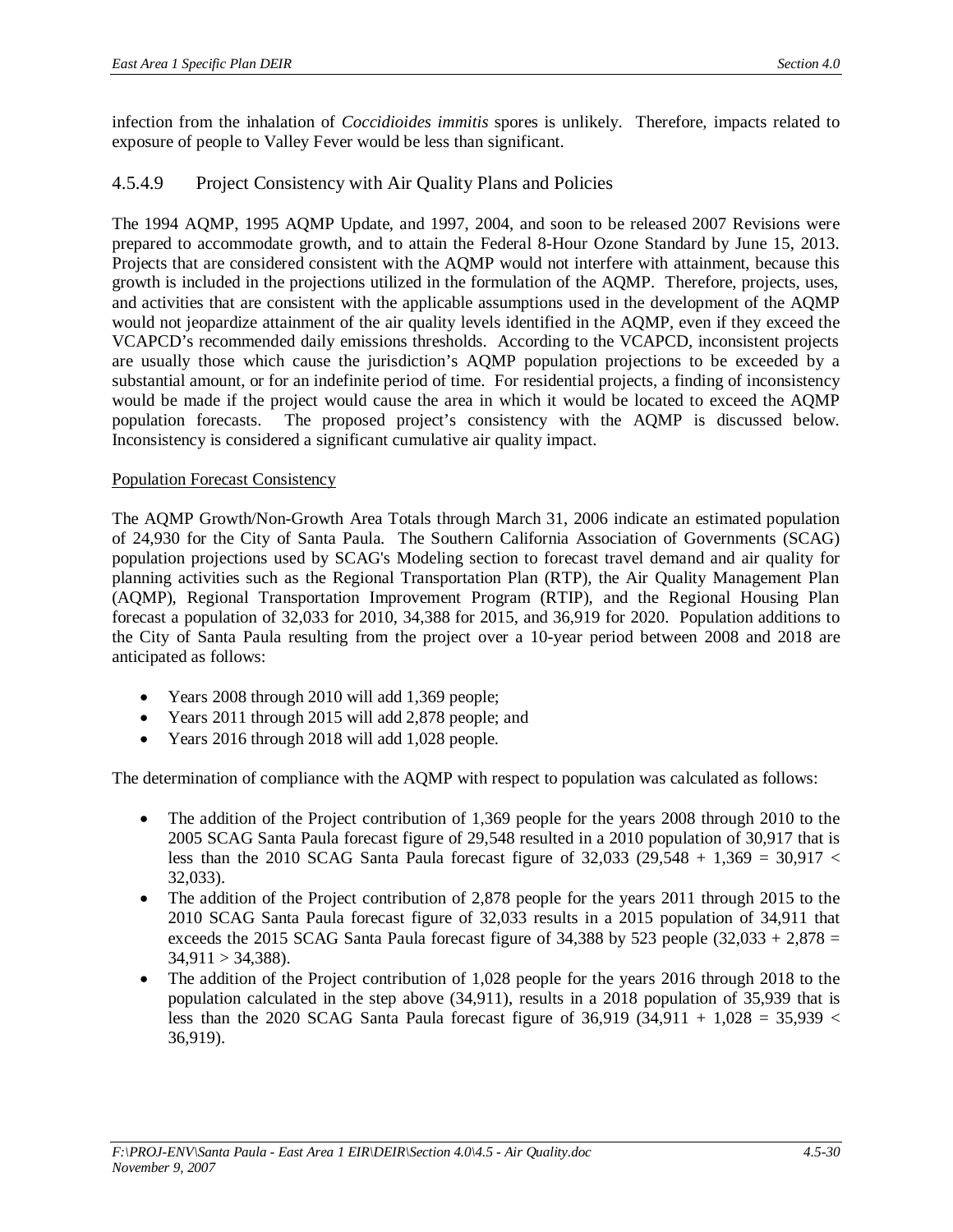These results show that by completion of the proposed project in 2018, the population of the City of Santa Paula with the addition of the project would not exceed the forecast population, which demonstrates consistency with the AQMP.

# 4.5.5 MITIGATION MEASURES

# 4.5.5.1 Construction Emissions

### Grading and Excavation

- AQ-1 During clearing, grading, earth-moving, or excavation operations, excessive fugitive dust emissions must be controlled by regular watering or other dust-preventive measures using the following procedures, as specified by the VCAPCD (including, without limitation, to VCAPCD Rule 50 (Opacity) and Rule 51 (Nuisance):
	- On-site vehicle speed is not to exceed 15 miles per hour (the site will contain posted signs with the speed limit);
	- All on-site construction roads with vehicle traffic must be watered periodically;
	- Streets adjacent to the project reach must be swept as needed to remove silt that may have accumulated from construction activities so as to prevent excessive amounts of dust.
	- x All material excavated or graded must be sufficiently watered to prevent excessive amounts of dust. Watering will occur at least twice daily with complete coverage, preferably in the late morning and after work is done for the day;
	- All clearing, grading, earth moving, or excavation activities must cease during periods of high winds (i.e., greater than 25 miles per hour averaged over one hour) so as to prevent excessive amounts of dust (contact the VCAPCD meteorologist for current information about average wind speeds);
	- All material transported off-site must be either sufficiently watered or securely covered to prevent excessive amounts of dust; and
	- The area disturbed by clearing, grading, earth moving, or excavation operations must be minimized so as to prevent excessive amounts of dust.

These control techniques will be indicated on project grading plans. The Applicant and/or its contractor are responsible for implementing these measures and compliance with this measure will be subject to periodic site inspections by the City.

- AQ-2 Project grading plans must show that for the duration of construction, ozone precursor emissions from construction equipment vehicles must be controlled by maintaining equipment engines in good condition and in proper tune per manufacturer's specifications, to the satisfaction of the City Engineer. Compliance with this measure will be subject to periodic inspections of construction equipment vehicles by the Public Works Department.
- AQ-3 All trucks that will haul excavated or graded material on-site must comply with California Vehicle Code § 23114, with special attention to subsections  $23114(b)(F)$ , (e)(2) and (e)(4) as amended, regarding the prevention of such material spilling onto public streets and roads.
- AQ-4 A comprehensive Fugitive Dust Control Plan must be developed by the Applicant and approved by the VCAPCD before the applicant commences grading and excavation operations. The Plan must include all feasible, but environmentally safe, dust control methods. If a particular dust control method is determined or believed not to be feasible, or if it would conflict with other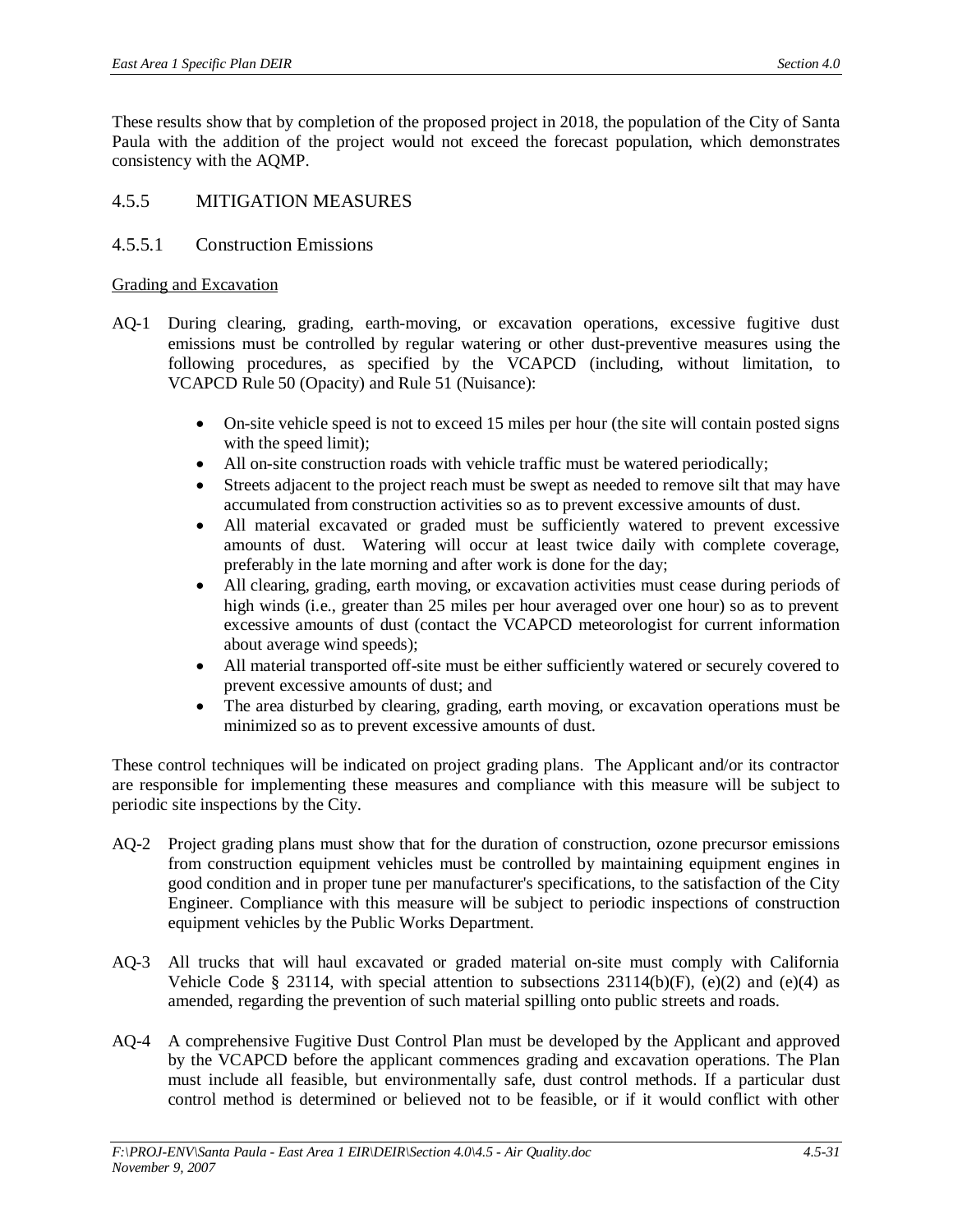regulations, justification for not including the subject method must be provided at the time the Fugitive Dust Control Plan is submitted to the VCAPCD. The Plan must identify all fugitive dust sources, the means by which fugitive dust from each identified source will be minimized, and the schedule or frequency that each dust control method will be applied for each identified source.

#### Building Construction

AQ-5 The construction contractor must adhere to VCAPCD Rule 74.2 (Architectural Coatings) for limiting volatile organic compounds from architectural coatings. This rule specifies architectural coatings storage, clean up and labeling requirements.

### 4.5.5.2 Operations Emissions

#### Area Source Emissions

The proposed project would result in significant and unavoidable impacts with regard to ROC and NO<sub>x</sub>. VCAPCD recommends that feasible area source mitigation measures be included in all projects that have been determined to have a significant air quality impact. The following mitigation measure is provided in Section 7.5.1 of the VCAPCD Guidelines along with the approximate emission reduction (ER).

AQ-6 Use low emission water heaters for residential, retail, and commercial water heating (Emissions reduction of 11% for ROC and 9.5% for  $NO<sub>x</sub>$ ).

#### Mobile Source Emissions

- AQ-7 Construct pedestrian and transit friendly facilities such as wider sidewalks, bus stops with passenger benches and shelters, and bikeways and or lanes. Sidewalks and bikeways should be landscaped with trees (an approximately 4 percent emissions reduction).
- AQ-8 Provide shuttle/minibus service between Project residential and Project retail areas and the Santa Paula downtown area.
- AQ-9 Provide shuttle/minibus service between the Project commercial and industrial land uses and the Project retail land uses and the Santa Paula downtown area during the lunchtime period (11:00 A.M. to 2:00 P.M.).

#### 4.5.5.3 Valley Fever

- AQ-10 To the extent feasible, construction employees will be hired from local populations, since it is more likely that they have been previously exposed to the fungus and are therefore immune. An individual is quite likely to be affected by valley fever if he or she lives in an area where the fungus is prevalent. A person (or animal) with a positive skin test has had a valley fever infection and has developed immunity to the fungus and therefore will never contract valley fever again. (Valley Fever Vaccine Project of America, [http://www.valleyfever.com/primer.htm,](http://www.valleyfever.com/primer.htm) June 8, 2005.)
- AQ-11 During periods of high dust in the grading phase, crews must use respirators in accordance with California Division of Occupational Safety and Health regulations.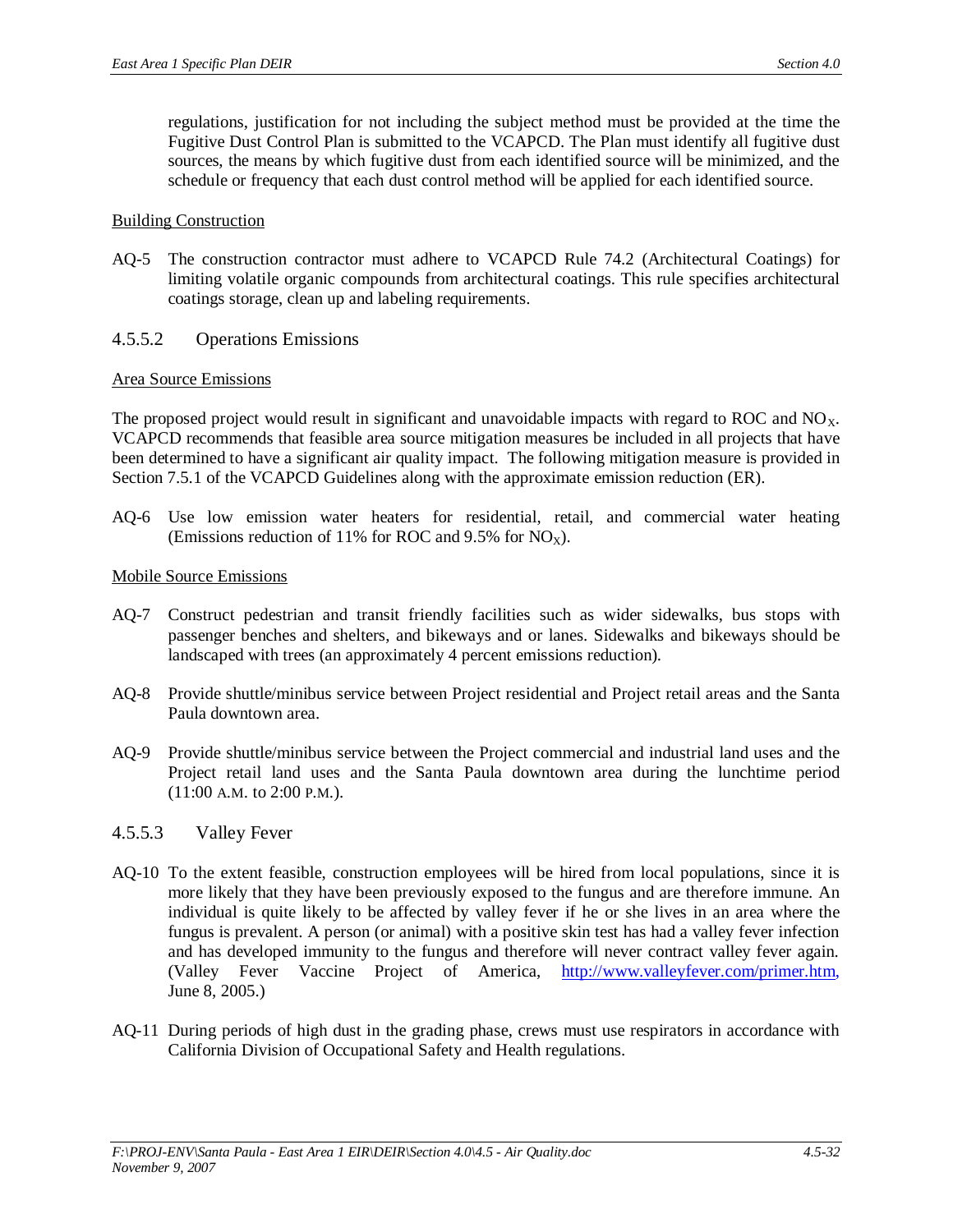- AQ-12 The operator cab of area grading and construction equipment must be enclosed and airconditioned.
- 4.5.5.4 Long-Term Operational Emissions
- AQ-13 The Applicant and/or its contractor must plant and maintain shade trees to reduce heat build-up on structures.
- AQ-14 The Applicant and/or its contractor must prepare a Transportation Demand Management Program (TDM) for review and approval by the City and VCAPCD, before the City issues building permits. The plan must incorporate reasonable and feasible measures to reduce project-related traffic and vehicle miles traveled. At minimum, the TDM Program must include the following measures:
	- Provision of connections to identified adjacent City or regional trails;
	- Provision of adequate way-finding features to direct pedestrians and bicyclists to nearby project and City destinations, such as school, retail, and civic facilities;
	- Provision of homeowner information packets prior to close of escrow, identifying local and regional non-vehicular transportation options, and providing homeowners with basic information regarding telecommuting options; and
	- Providing adequate setbacks and design features such that the proposed future enhancement of commuter rail opportunities is not hindered by project design.
	- Construct pedestrian and transit friendly facilities such as wider sidewalks, bus stops with passenger benches and shelters, bikeway or lanes. Sidewalks and bikeways should be landscaped with trees; and
	- Perform a traffic light synchronization study on streets impacted by project development to reduce vehicle queuing time.

The project will be required to offset the increase in daily emission over the 25 pounds of reactive organic compounds and nitrogen oxides per day either through the purchase of emission offsets or through the in-lieu fees shall be paid to fund off-site Transportation Demand Management (TDM) facilities or services, if such a program has been established at that time. These fees can reduce emissions from non-project generated motor vehicle trips by funding programs to promote ridesharing, public transit and bicycling. The amount of this financial contribution should be calculated on a pro-rate basis as determined to be equitable by the APCD, and in accordance with the VCAPCD Guidelines. These fees should be paid prior to the issuance of building permits by the County. The applicant must demonstrate the availability of the offsets or contribution to fund off-site TDM services to the Ventura County APCD through a contract or other agreement with the offset source(s), which binds the reduction to the project, prior to finalizing the environmental review process.

AQ-15 The Applicant and/or its contractor are required to install EPA-certified wood-burning stoves or fireplace inserts. If this is not feasible, then the installation of a ceramic coating on the honeycomb inside a catalytic combustor must be utilized or the use of natural gas fireplaces may be used as a feasible alternative.